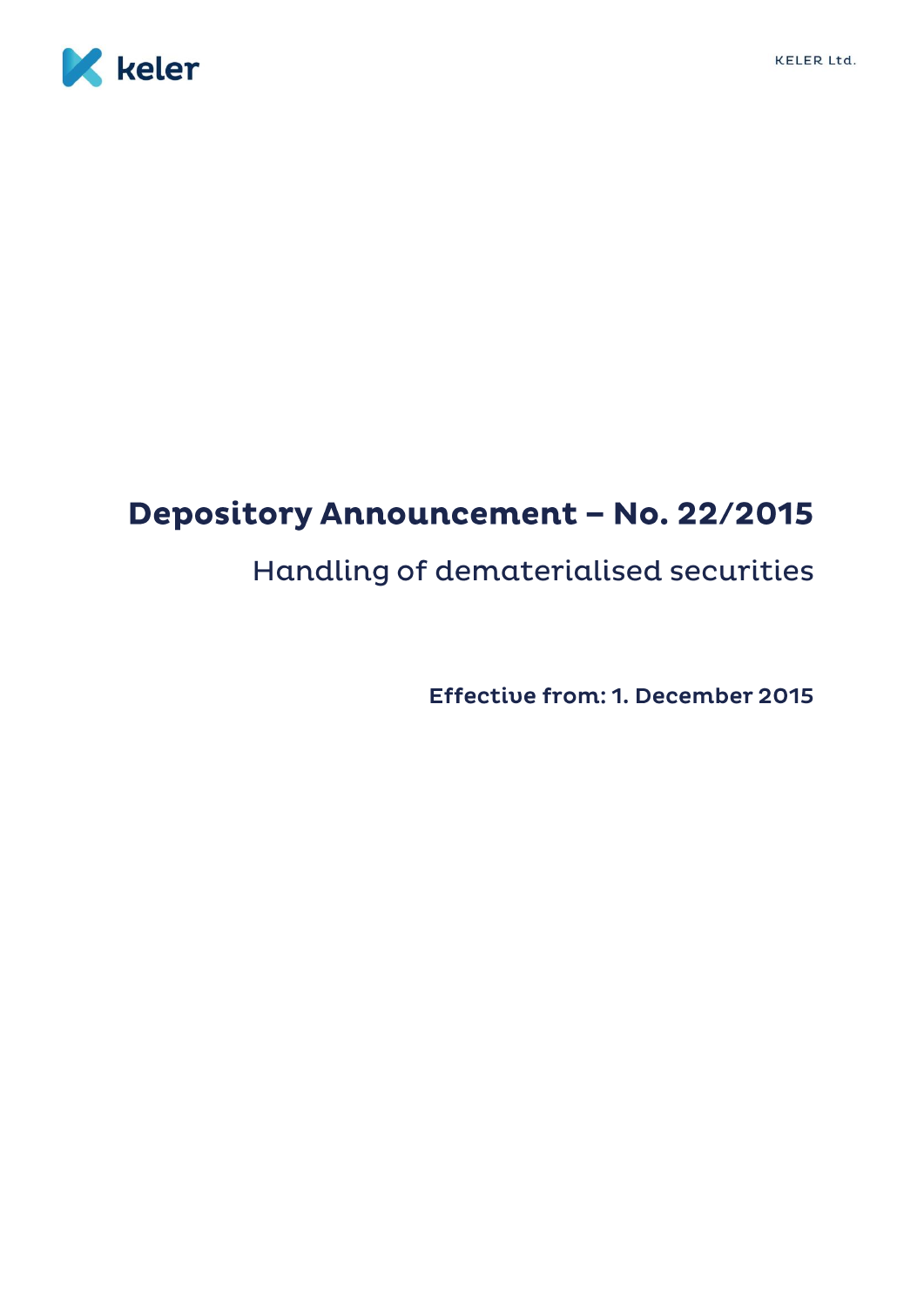

# Table of contents

| $\mathbf{1}$ |       |                                                                             |
|--------------|-------|-----------------------------------------------------------------------------|
| $\mathbf{2}$ |       |                                                                             |
| 3            |       |                                                                             |
|              | 3.1   |                                                                             |
|              | 3.2   |                                                                             |
|              | 3.3   |                                                                             |
|              | 3.4   |                                                                             |
|              | 3.5   |                                                                             |
|              | 3.6   |                                                                             |
|              | 3.7   |                                                                             |
|              | 3.8   |                                                                             |
| 4            |       |                                                                             |
|              | 4.1   |                                                                             |
|              | 4.2   |                                                                             |
|              | 4.3   |                                                                             |
|              | 4.4   |                                                                             |
|              | 4.5   |                                                                             |
| 5            |       |                                                                             |
| 6            |       |                                                                             |
|              |       |                                                                             |
|              | 6.3   |                                                                             |
|              | 6.4   |                                                                             |
|              | 6.5   |                                                                             |
|              | 6.5.1 |                                                                             |
|              | 6.5.2 |                                                                             |
|              | 6.5.3 |                                                                             |
|              | 6.5.4 |                                                                             |
|              | 6.5.5 | Contract on consolidated securities account management and registration and |
|              |       |                                                                             |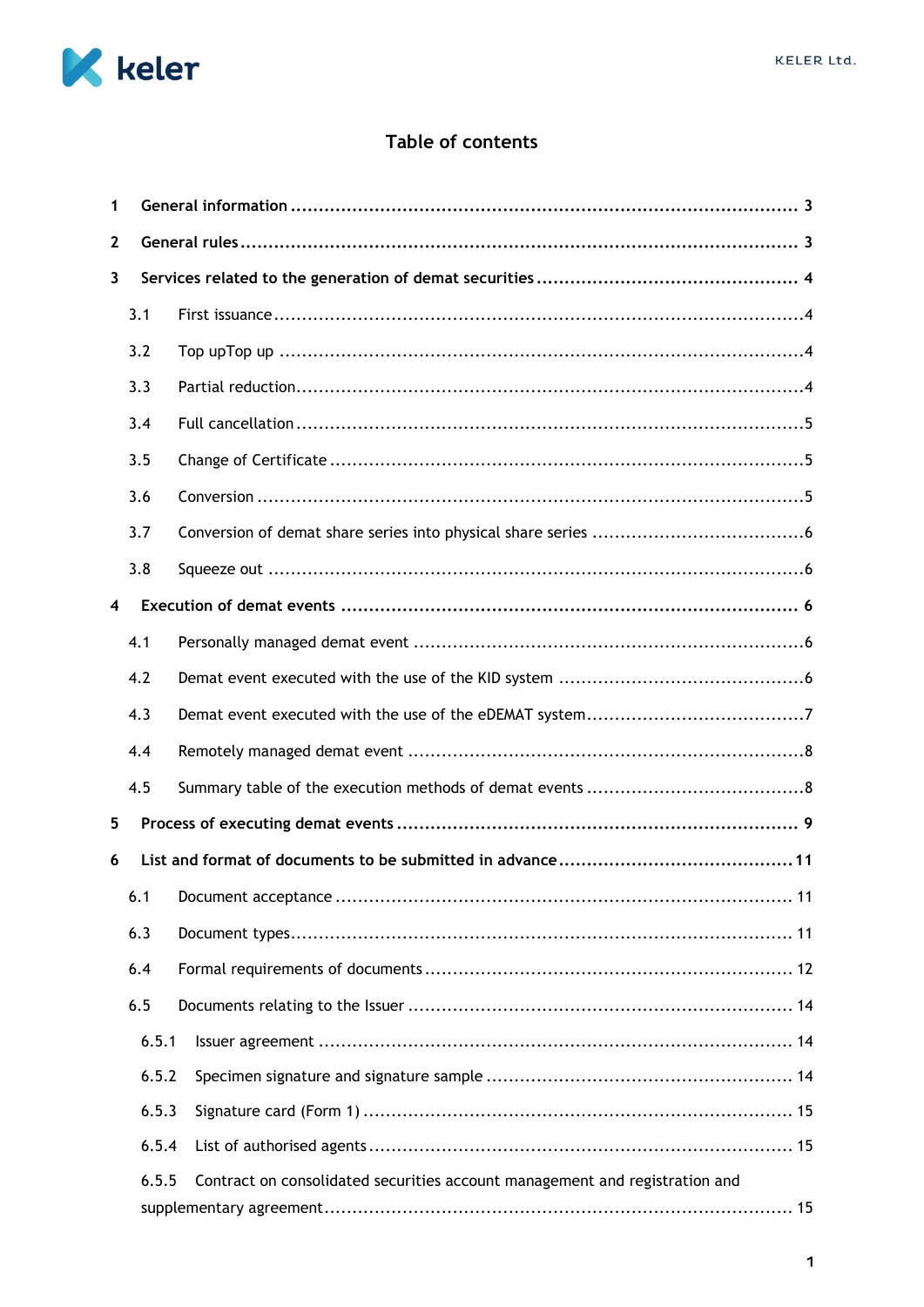

| 10 |       |                                                                                                                                                                            |  |  |  |  |  |
|----|-------|----------------------------------------------------------------------------------------------------------------------------------------------------------------------------|--|--|--|--|--|
| 9  |       |                                                                                                                                                                            |  |  |  |  |  |
|    | 8.5   |                                                                                                                                                                            |  |  |  |  |  |
|    | 8.4   |                                                                                                                                                                            |  |  |  |  |  |
|    |       |                                                                                                                                                                            |  |  |  |  |  |
|    | 8.3   | Rules on the acceptance of demat event orders relating to debt securities/provision of                                                                                     |  |  |  |  |  |
|    |       |                                                                                                                                                                            |  |  |  |  |  |
|    | 8.2   | Rules on the acceptance of demat event orders relating to shares and investment                                                                                            |  |  |  |  |  |
|    | 8.1   | If a period shorter than stated in this Announcement is requested (urgent processing), a<br>higher demat fee must be paid in accordance with the rules detailed below:  26 |  |  |  |  |  |
| 8  |       |                                                                                                                                                                            |  |  |  |  |  |
|    | 7.3   |                                                                                                                                                                            |  |  |  |  |  |
|    | 7.2   |                                                                                                                                                                            |  |  |  |  |  |
|    | 7.1   |                                                                                                                                                                            |  |  |  |  |  |
| 7  |       | Data documents and formal requirements of the Issuer instruction 22                                                                                                        |  |  |  |  |  |
|    | 6.6.5 | Documents to be submitted in relation to securities in categories B and C  21                                                                                              |  |  |  |  |  |
|    | 6.6.3 |                                                                                                                                                                            |  |  |  |  |  |
|    | 6.6.2 | Documents to be submitted in relation to investment units  18                                                                                                              |  |  |  |  |  |
|    | 6.6.1 |                                                                                                                                                                            |  |  |  |  |  |
|    | 6.6   |                                                                                                                                                                            |  |  |  |  |  |
|    | 6.5.6 |                                                                                                                                                                            |  |  |  |  |  |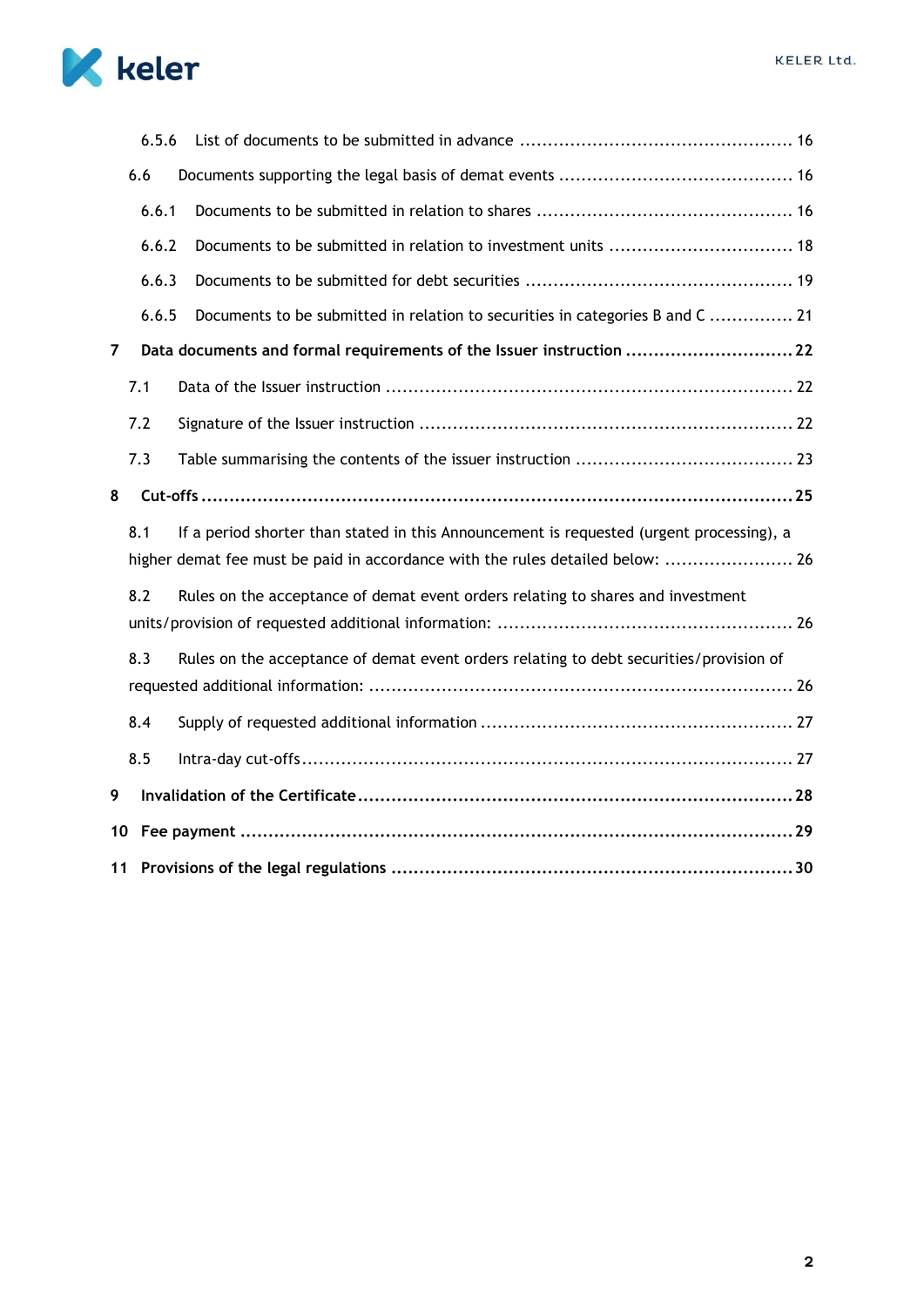

# Introduction

This Depository Announcement provides information on the services related to the first issuance of dematerialised securities (hereinafter: demat securities or demat securities series) by KELER Central Depository Ltd. (hereinafter: KELER) and to changes in the data of the demat securities. It details the services related to demat securities, the options and conditions of executing demat events and the related practices, the documents and formal requirements supporting the legal basis of issuances and data modifications, the form of submission of the issuer instruction and the related documents, the deadlines and acceptance of the order and the issuer instruction, the rules of invalidating the certificate issued on dematerialised securities (hereinafter: Certificate) and the terms and conditions of fee payment. It also collects the provisions of the legal regulations pertaining to dematerialised securities.

#### <span id="page-3-0"></span>**General information** 1

As a central securities depository, KELER is obliged and entitled to produce all dematerialised securities publicly or privately issued in Hungary in compliance with the applicable laws and regulations and to credit and manage them on central securities accounts (modification, cancellation). KELER produces, modifies and cancels dematerialised securities in compliance with the provisions of Government Decree 284/2001 (XII. 26.) on the method of production and forwarding of and security regulations for dematerialised securities and on the rules of opening and maintaining the securities account, the central securities account and client account (hereinafter: Demat Decree), in line with the agreement signed with the Issuer (hereinafter: Issuer) and the Issuer's instructions. As in the case of any securities issued in Hungary, the securities identification code (hereinafter: ISIN code) of demat securities is also requested from KELER by the Issuer. The data required for identification are defined in MNB Decree 20/2014 (VI.3.) on the ISIN code. The information related to the application of an ISIN code and the rules of application are contained in the KELER Depository Announcement11/2014 [\(ISIN Depository Announcement\).](hhttps://english.keler.hu/Key%20documents/Depository%20Announcements/KELER%20Announcement%20-%20ISIN%20Issuance/)

This Depository Announcement shall be interpreted together with the currently effective General Business Rules of KELER (hereinafter: GBR) and the definitions contained thereof.

#### <span id="page-3-1"></span> $\overline{\mathbf{2}}$ **General rules**

The method of production of securities of the same securities series cannot be different. Securities can be issued physically in a printing press authorised to produce securities or in the form of dematerialised securities, based on the Demat Decree, with the involvement of KELER.

The Issuer may grant authorisation for the execution of a demat event

- on the [List of authorised agents](#page-15-1) in the case of the users of the eDEMAT system,
- or on the form of "Signature card [for managing demat securities"](hhttps://english.keler.hu/Key%20documents/Business%20Forms/) in the case of demat events to be executed in person (Form 1),

which shall be accepted by KELER in the original copy, duly signed by the Issuer.

That authorisation does not grant a right to the authorised agent to sign the Certificate.

The ISIN code identifies a securities series (not an issuance).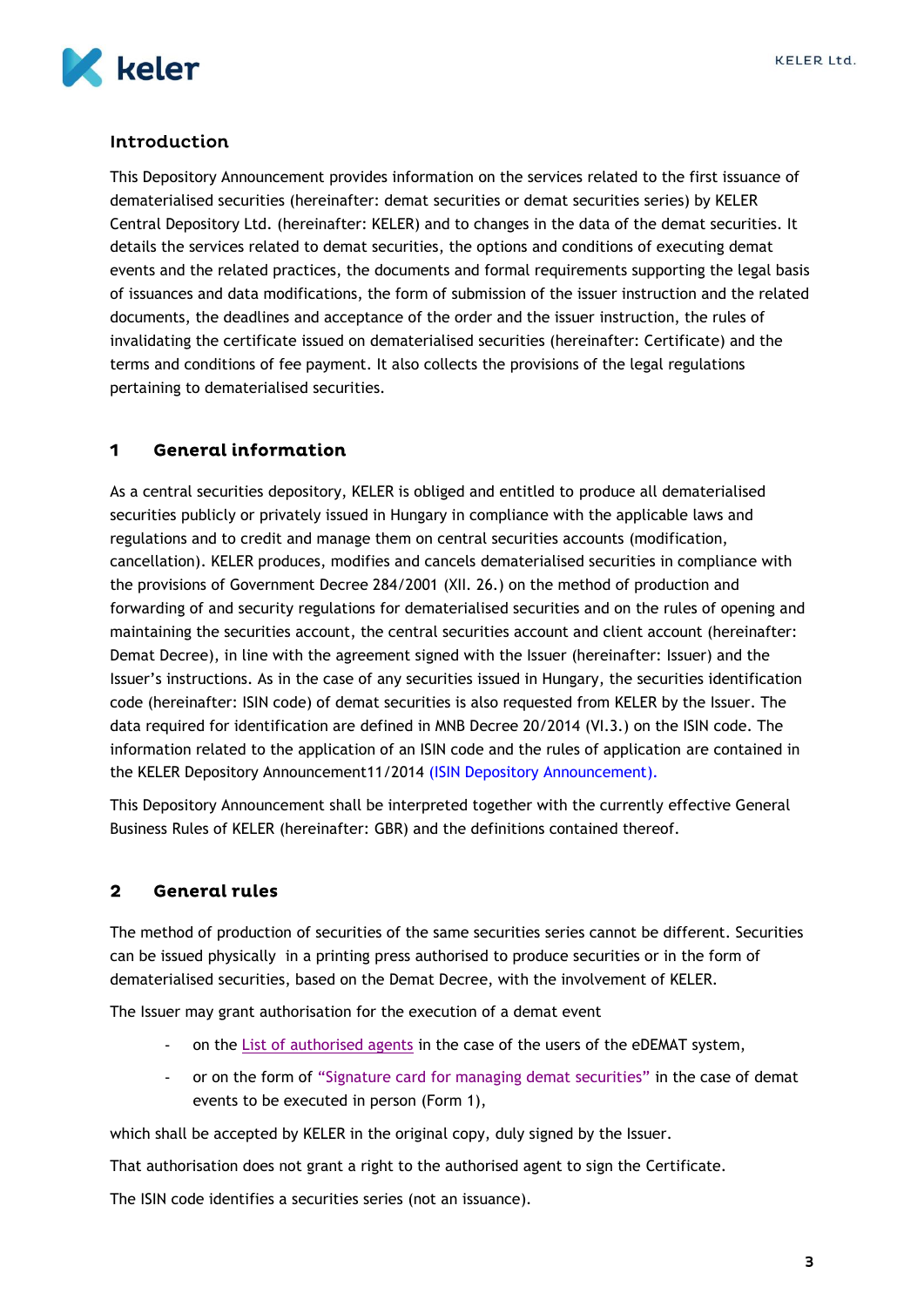

One securities series can only have one ISIN code.

Only one effective Certificate may be assigned to one demat securities series at a time.

The number of securities in a demat securities series can only be a positive whole number.

Simultaneously with the cancellation of the total quantity of demat securities on the central securities account, the ISIN code assigned to the securities series shall also be cancelled automatically.

Pursuant to Section 9(1) of Act CXX of 2001 on the Capital Market (hereinafter: Tpt.), the Issuer deposits the Certificate of the demat securities at KELER.

The Issuer shall send the contents of the Certificate (with .doc or .docx extension) electronically to [kibo@keler.hu](mailto:DEMO@keler.hu) or submit them to KELER on a data carrier containing the account credit data. The Issuer submits to KELER the account credit data of first issuance, top uptop up, partial reductionreduction executed in the Issuer's presence saved on a data carrier in the [format](https://english.keler.hu/Key%20documents/Business%20Forms/) required by KELER (the description is included in Form 2) and shall simultaneously make available to KELER the accompanying "Accompanying list of the data [carrier containing account credit da](https://english.keler.hu/Key%20documents/Business%20Forms/)ta" (the template document is included in Form 3).

#### <span id="page-4-0"></span>Services related to the generation of demat securities  $\mathbf{3}$

#### <span id="page-4-1"></span>**First issuance**  $3.1$

The first issuance includes the first issuance of a securities series, the production of a demat securities series as an electronic instrument and its crediting to central securities accounts. The Issuer of the demat securities issues a Certificate with the data of the demat securities series, containing the information specified in the legal regulation pertaining to the type of the particular securities.

#### <span id="page-4-2"></span> $3.2$ Top upTop up

Top upTop up means an increase in the number of pieces of the demat securities series and in the aggregate series value of the series. The Issuer issues a new Certificate on the changed data of the demat securities series and deposits it at KELER.

In the case of any top uptop up in a particular securities series, the ISIN code of the series shall remain unchanged.

In the case of top uptop up, the Issuer specifies the number of pieces in the increase in the account credit data. Following the successful completion of the top up, KELER invalidates the Certificate issued earlier for the demat securities series and deposited with KELER based on the Issuer's instruction.

#### <span id="page-4-3"></span> $3.3$ **Partial reduction**

Partial reduction means a reduction in the quantity of the demat securities series recorded on central securities accounts and a reduction in the aggregate face value of the series (withdrawal).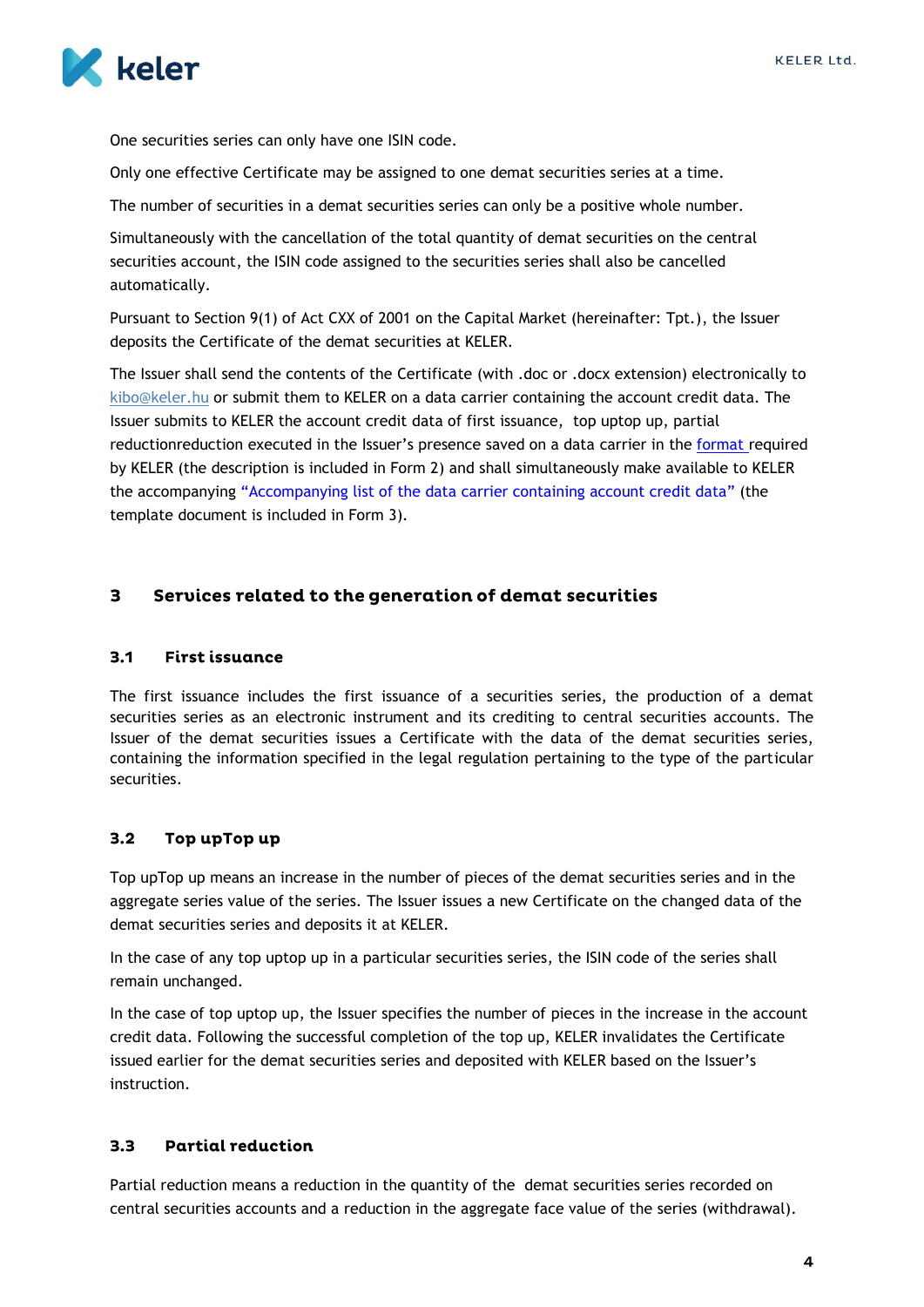

The Issuer issues a new Certificate for the changed data of the demat securities series and deposits it at KELER.

With partial reduction the ISIN code of the securities series does not change.

Partial reduction can only be executed if

- the Issuer defines the quantity of securities to be withdrawn and specifies the securities account of the account manager to be used for the transaction (main account and subaccount)
- the respective securities account managers cooperate in the execution of partial reduction.

Following the successful execution of the partial reduction, KELER will invalidate the Certificate issued earlier for the demat securities series and deposited with KELER.

KELER performs the partial reduction of demat securities with the personal involvement of the issuer.

#### <span id="page-5-0"></span>**Full cancellation**  $3.4$

Full cancellation means the cancellation of a complete demat securities series on central securities accounts, i.e. the termination of the demat securities as an electronic instrument.

Following the successful completion of the full cancellation, KELER invalidates the Certificate issued earlier about the demat securities series and deposited with KELER based on the Issuer's instruction. The ISIN code assigned to the terminated series shall also be automatically cancelled.

#### <span id="page-5-1"></span> $3.5$ **Change of Certificate**

The change of the Certificate is a demat event with no change to the quantity of securities in the central securities account that may be the result of the change of the data of the securities series (e.g. term; security name; interest rate; yield payment; limitation on transfer), the changes in the data of the Issuer (e.g. name, registered office), or other reasons (e.g. reflection of the change in one securities series in the Certificates of the other securities series of the same Issuer who has multiple series) which are described in detail in the GBR. The Issuer must issue a new Certificate of the demat securities series with the changed data of the demat securities series. Following the successful completion of the change of the Certificate, KELER invalidates the Certificate issued earlier about the demat securities series and deposited with KELER based on the Issuer's instruction.

#### <span id="page-5-2"></span> $3.6$ Conversion

(exception: conversion of a closed-end investment unit into an open-end investment unit without any change in the face value)

Conversion is the first issuance of a demat securities series or top up in an existing demat securities series which relates to the termination of a dematerialised securities series already registered in a central securities account, or physical securities series in custody with KELER (hereinafter: legal predecessor series), and involves the cancellation of the legal predecessor securities series. The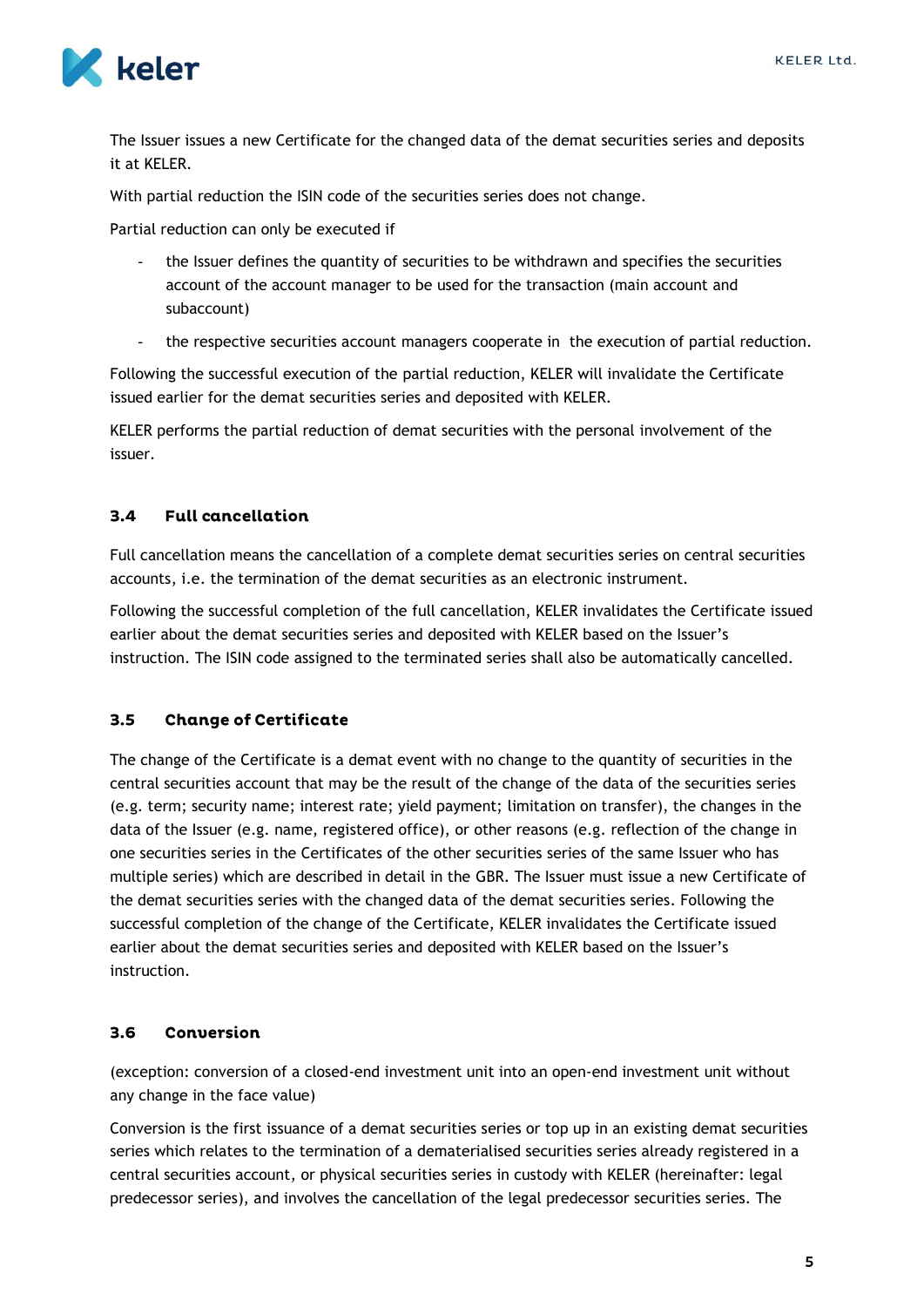

credit on the securities account of the legal successor series must be initiated according to the closing securities account status of the legal predecessor series involved in the conversion on the record date as specified in the Issuer's decision (with the exception of the physical conversion of dematerialised share series ). The value date of cancellation of the legal predecessor series on the central securities accounts is the same as the date when the legal successor series is credited on the securities accounts. The ISIN code of the legal predecessor series shall be cancelled automatically.

#### <span id="page-6-0"></span> $3.7$ Conversion of demat share series into physical share series

The conversion means the cancellation of an existing demat share series (hereinafter: legal predecessor series) in the central securities account whereby the cancelled demat share series is replaced by a physical share series of the Issuer, representing identical rights (hereinafter: legal successor series). The Issuer initiates the cancellation of the legal predecessor series at KELER for conversion, and simultaneously may also issue a declaration on the use of the related services provided by KELER. Simultaneously with the order of the demat event, the Issuer applies for an ISIN code for the legal successor share series. On the value date of cancellation of the legal predecessor series on the central securities accounts, the Issuer makes available the legal successor shares to the beneficiaries. The ISIN code of the legal predecessor series shall be cancelled automatically.

#### <span id="page-6-1"></span> $3.8$ **Squeeze out**

Squeeze out is a demat event related to the securities if subject to the provisions of the Tpt. on the acquisition of controlling interest a successful purchase offer is made for the publicly issued securities series. The procedure to be applied in the course of squeezing out and the related documents are defined in the individual procedure specified in the agreement between the Issuer and KELER.

#### <span id="page-6-2"></span>**Execution of demat events**  $\overline{\mathbf{A}}$

If the Issuer does not wish to use the eDEMAT system, then the envisaged mode of execution of the demat event is defined on the [demat event order](hhttps://english.keler.hu/Key%20documents/Business%20Forms/) form (Form 4.)

#### <span id="page-6-3"></span> $4.1$ **Personally managed demat event**

It is a demat event executed at the head office of KELER, in the personal presence of the Issuer, with previously provided printed or electronically produced documents, at a pre-agreed date, in a manner specified by law, on the basis of a printed Issuer instruction duly signed by the Issuer, by a committee formed by KELER and the Issuer.

#### <span id="page-6-4"></span> $4.2$ Demat event executed with the use of the KID system

It is an event executed without the personal presence of the Issuer, with previously provided printed or electronically produced documents, available for issuers with KID system access. The information on the related technical terms and conditions is available on KELER's website on the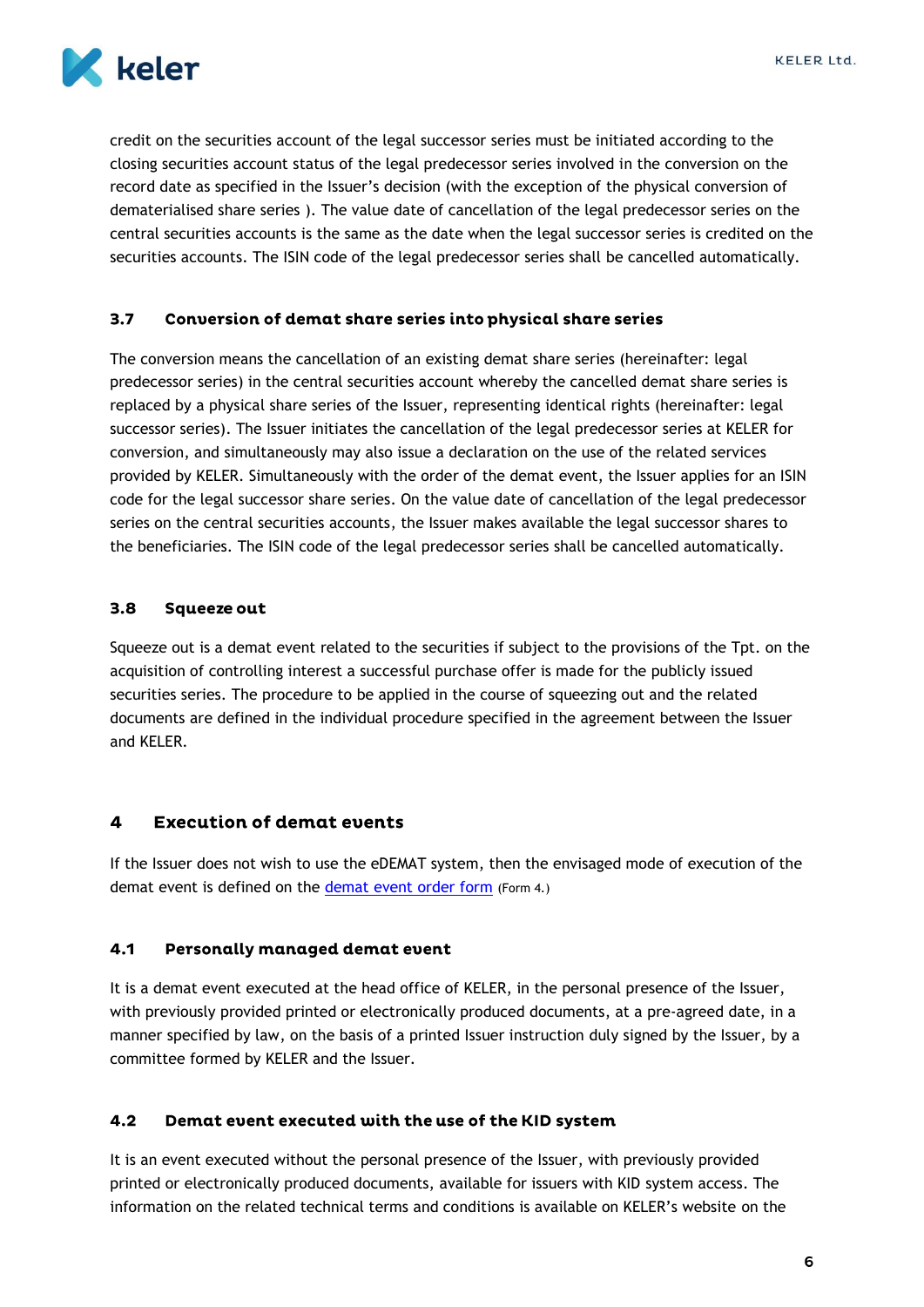"*Information on the technical terms and conditions of DEMAT first issuance on KID*" form, which provides a complete process and system description for the users. The Issuer can execute the demat event in a manner specified by law, with a printed Issuer instruction duly signed by the Issuer and a transaction submitted on the KID system.

#### <span id="page-7-0"></span> $4.3$ Demat event executed with the use of the eDEMAT system

A demat event executed with the use of the eDEMAT system is a demat event executed without the personal presence of the Issuer, with electronic documents, and based on the data of the Issuer instruction, and the (printed or electronic) Certificate produced from the data thereof. Communication between KELER and the Issuer takes place on the "Message Board" interface of eDEMAT.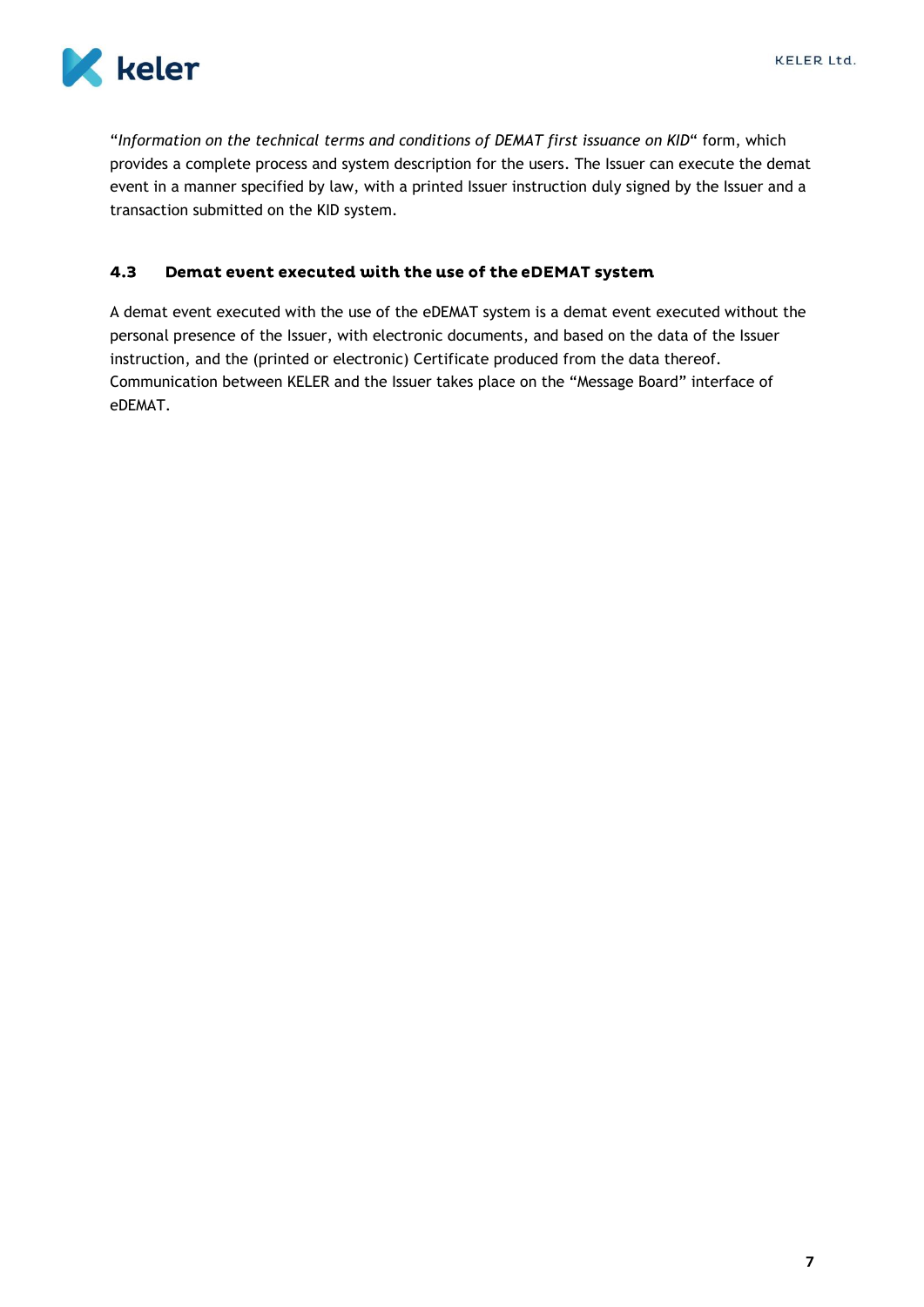

#### <span id="page-8-0"></span>Remotely managed demat event  $4.4$

The remotely managed demat event is a demat event executed by KELER, without the personal presence of the Issuer, with previously provided printed or electronically produced documents, in a manner specified by law, , based on the printed Issuer instruction duly signed by the Issuer.

#### <span id="page-8-1"></span> $4.5$ Summary table of the execution methods of demat events

| Demat event                                                                                                                 | <b>Personal</b> | <b>KID</b>     | <b>eDEMAT</b>  | <b>Remotely</b><br>managed |
|-----------------------------------------------------------------------------------------------------------------------------|-----------------|----------------|----------------|----------------------------|
| First issuance                                                                                                              | X               | X*             | X*             |                            |
| Top up                                                                                                                      | X               | $X^{\ast\ast}$ | $X^{\ast\ast}$ |                            |
| Partial reduction                                                                                                           | X               |                |                |                            |
| Full cancellation of a securities<br>series                                                                                 | X               | $X***$         | X              | X                          |
| Conversion of a securities series                                                                                           | X               |                |                |                            |
| Conversion of closed-end<br>investment unit into open-end<br>investment unit, no change in face<br>value                    | X               |                |                | χ                          |
| Squeezing out                                                                                                               | X               |                |                |                            |
| Change of Certificate *                                                                                                     | X               |                | X*             | X                          |
| Events relating to "B" and "C" type<br>securities series:<br>first issuance<br>top up<br>partial reduction                  | X               |                |                |                            |
| Events relating to "B" and "C" type<br>securities series:<br>full cancellation of entire<br>series<br>change of certificate | X               |                |                | X                          |

\* Not applicable to temporary investment units

\*\* Not applicable to temporary or open-end investment units

\*\*\* Cancellation due to maturity can only be processed on the day of expiry, or, in the event that the expiry date falls on a public holiday, on the next business day. Subsequent cancellation can be implemented with the other execution methods.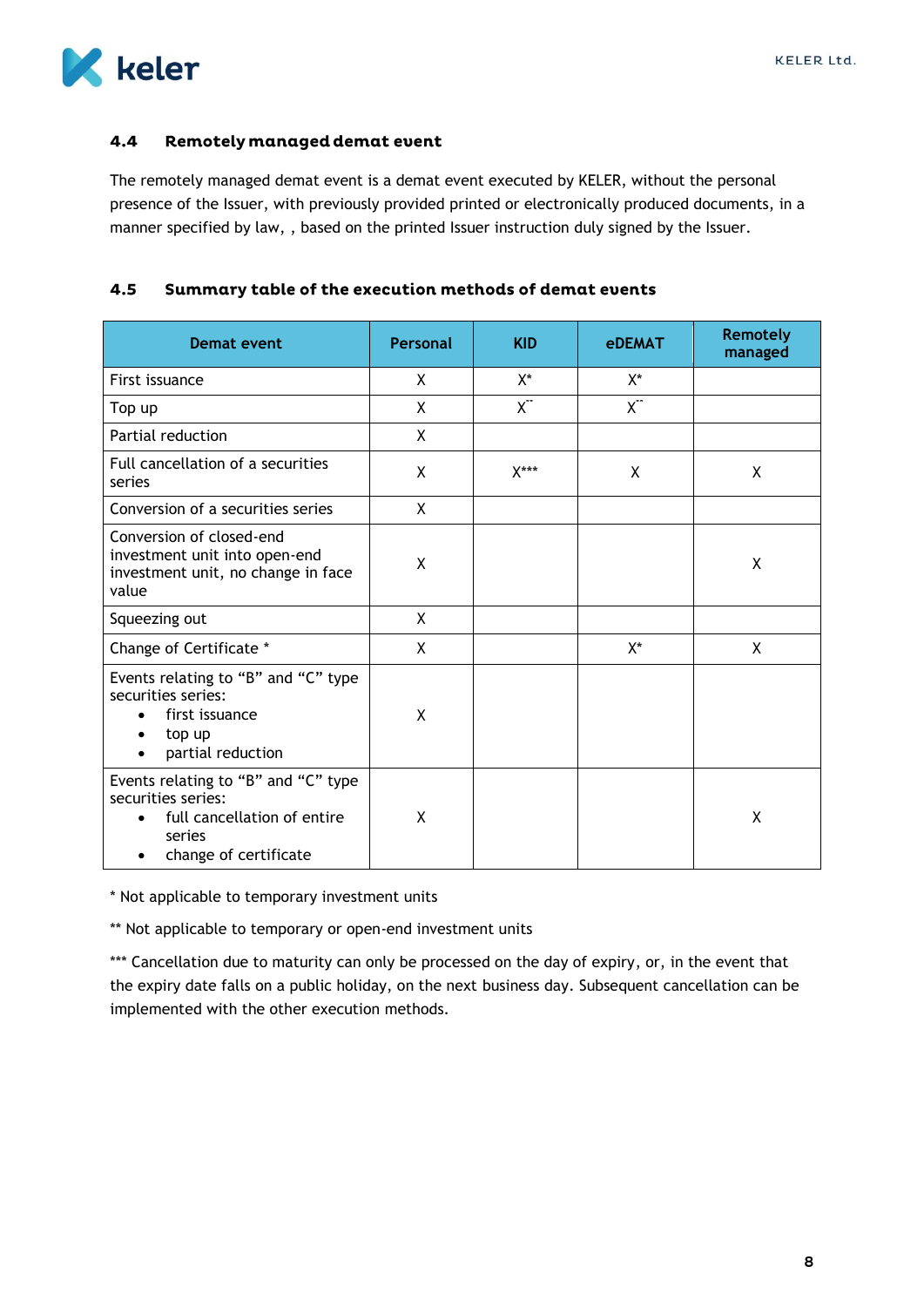

#### <span id="page-9-0"></span>**Process of executing demat events**  $5\overline{)}$

| Task executed by  | <b>Task</b>                                                                                                                                                                                                                                                                                                                                                                                                                                                                                                                                                                                                                                                                                                                                                                                                                                                                                                                                                                                                                                                                                                         |
|-------------------|---------------------------------------------------------------------------------------------------------------------------------------------------------------------------------------------------------------------------------------------------------------------------------------------------------------------------------------------------------------------------------------------------------------------------------------------------------------------------------------------------------------------------------------------------------------------------------------------------------------------------------------------------------------------------------------------------------------------------------------------------------------------------------------------------------------------------------------------------------------------------------------------------------------------------------------------------------------------------------------------------------------------------------------------------------------------------------------------------------------------|
| Issuer            | Application for an ISIN code for the demat securities series (only when a new<br>series is issued).                                                                                                                                                                                                                                                                                                                                                                                                                                                                                                                                                                                                                                                                                                                                                                                                                                                                                                                                                                                                                 |
| Securities holder | Those securities holders may dispose of demat securities that have a<br>securities account opened at an investment firm or a credit institution<br>(hereinafter: Account Manager). It is a prerequisite of any demat event that<br>involves a securities credit that all future securities holders must have a<br>securities account.                                                                                                                                                                                                                                                                                                                                                                                                                                                                                                                                                                                                                                                                                                                                                                               |
| <b>Issuer</b>     | Order for the execution of a demat event (service) which may be requested<br>through the<br>eDEMAT system and<br>on the <i>demat</i> event order form (Form 4).<br>In both cases KELER considers the date of receipt of the order by<br>KELER as the date of the order.<br>Simultaneously with the order, the documents to be submitted in<br>advance shall also be submitted to KELER in the required form. The<br>list of documents to be supplied in advance and related format<br>requirements are detailed below in this Depository Announcement.<br>On the basis of the data of the order initiated in the eDEMAT system,<br>the system automatically generated a List of Documents, into which<br>the "Minimum required" documents must be uploaded before the<br>order can be issued to KELER.<br>The rules of cut-offs relating to the submission of an order are<br>detailed below in this Depository Announcement.                                                                                                                                                                                       |
| <b>KELER</b>      | KELER designates an officer for each ordered demat event, with whom daily<br>contact may be maintained via email or, in the case of orders initiated on<br>eDEMAT, through the message board designed for such purposes.<br>In order to execute the demat event,<br>the officer checks the Issuer and the securities series to be<br>issued/issued based on the documents, and in accordance with the<br>nature of the ordered demat event;<br>if any document relating to the execution of the demat event is not<br>$\bullet$<br>in the required format or is missing, the Issuer is instructed to submit<br>the missing document.<br>if all data and documents required for the execution of the demat<br>event are found to be adequate, the officer defines the maximum<br>value date (30th day from the positive conclusion of the checks) by<br>which date the Issuer must execute the ordered demat event and<br>in the case of personally executed event, initiates the<br>$\circ$<br>agreement on the value date with the Issuer, and, when<br>requested, consults with the Issuer on the contents of the |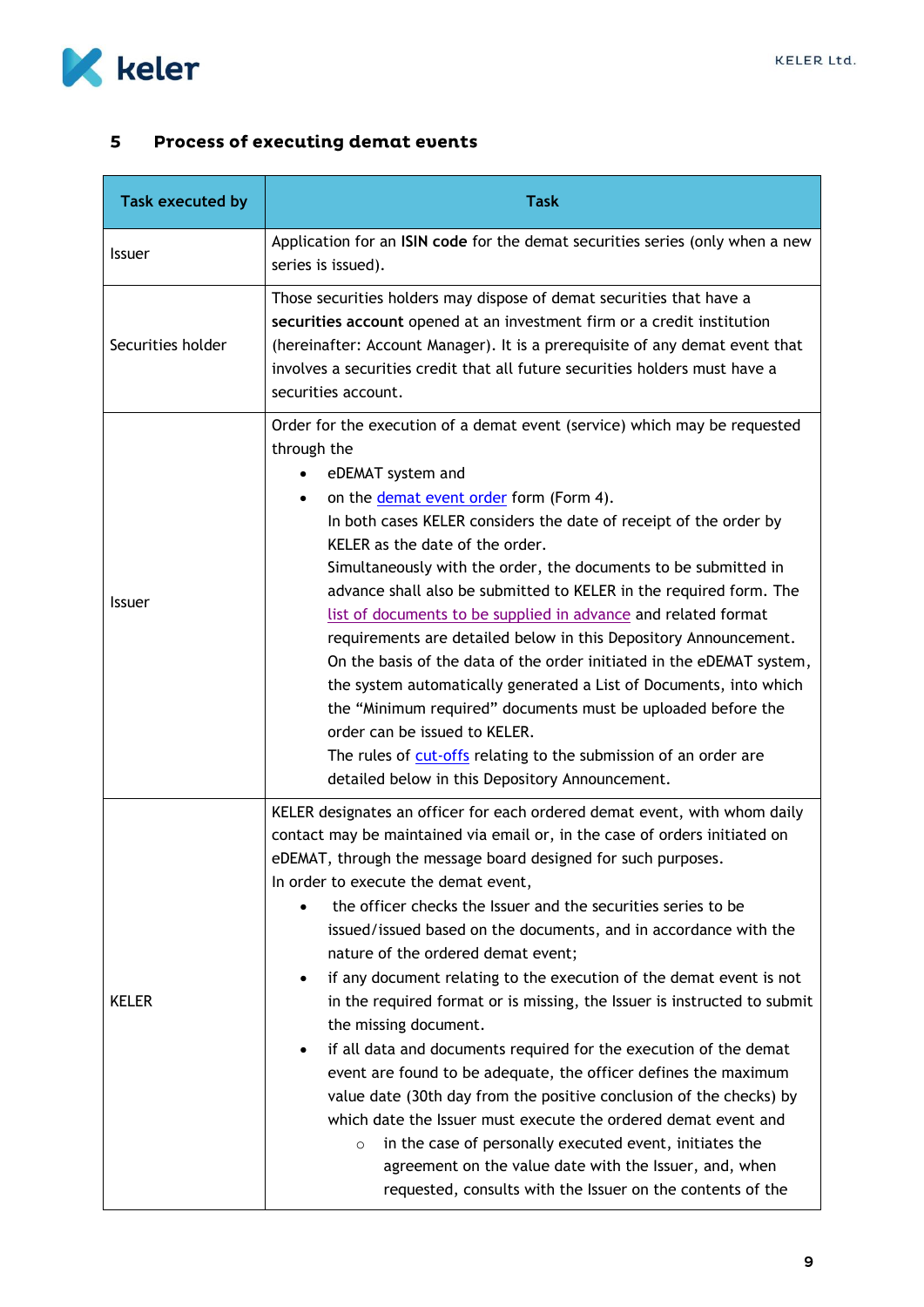

<span id="page-10-0"></span>

|                 | documents to be submitted to KELER in relation to the Issuer<br>instruction or,<br>in the case of orders initiated in eDEMAT, the officer enters<br>$\circ$<br>the key data of the demat event into the system, sets the<br>maximum value date and changes the status of the order<br>process to "Waiting for Issuer instruction to be submitted".                                                                                                                                                                                                                                                                                                                                                                                                  |
|-----------------|-----------------------------------------------------------------------------------------------------------------------------------------------------------------------------------------------------------------------------------------------------------------------------------------------------------------------------------------------------------------------------------------------------------------------------------------------------------------------------------------------------------------------------------------------------------------------------------------------------------------------------------------------------------------------------------------------------------------------------------------------------|
| <b>Issuer</b>   | Giving the Issuer instruction to KELER relating to the demat event<br>The data and documents of the Issuer instruction are described in detail<br>below in this Depository Announcement.<br>In the case of order initiated in eDEMAT, the documents of the Issuer<br>instruction must be created in the system and documents must be generated<br>on the basis of the data specified therein.<br>The templates of the Issuer instruction documents relating to demat events<br>not initiated in eDEMAT are available on KELER's website.<br>Fee payment is made in accordance with KELER's Fee Schedule valid from<br>time to time.<br>The rules of fee payment of demat events are described in detailed below in<br>this Depository Announcement. |
| <b>KELER</b>    | Execution of the demat event.<br>$\bullet$<br>Issue of an invoice for the service fee.<br>$\bullet$<br>Invalidation of the Certificate deposited with KELER previously in the<br>$\bullet$<br>case of successfully completed top up, partial reduction, change of<br>Certificate and full cancellation.                                                                                                                                                                                                                                                                                                                                                                                                                                             |
| Account Manager | Following the credit on the central securities account, the account managers<br>credit the demat securities on the securities accounts of their clients based<br>on the Issuer's instruction.<br>When a securities series is cancelled in part or in full, part or the total<br>amount of the particular series is deleted from the securities accounts of<br>their clients.                                                                                                                                                                                                                                                                                                                                                                        |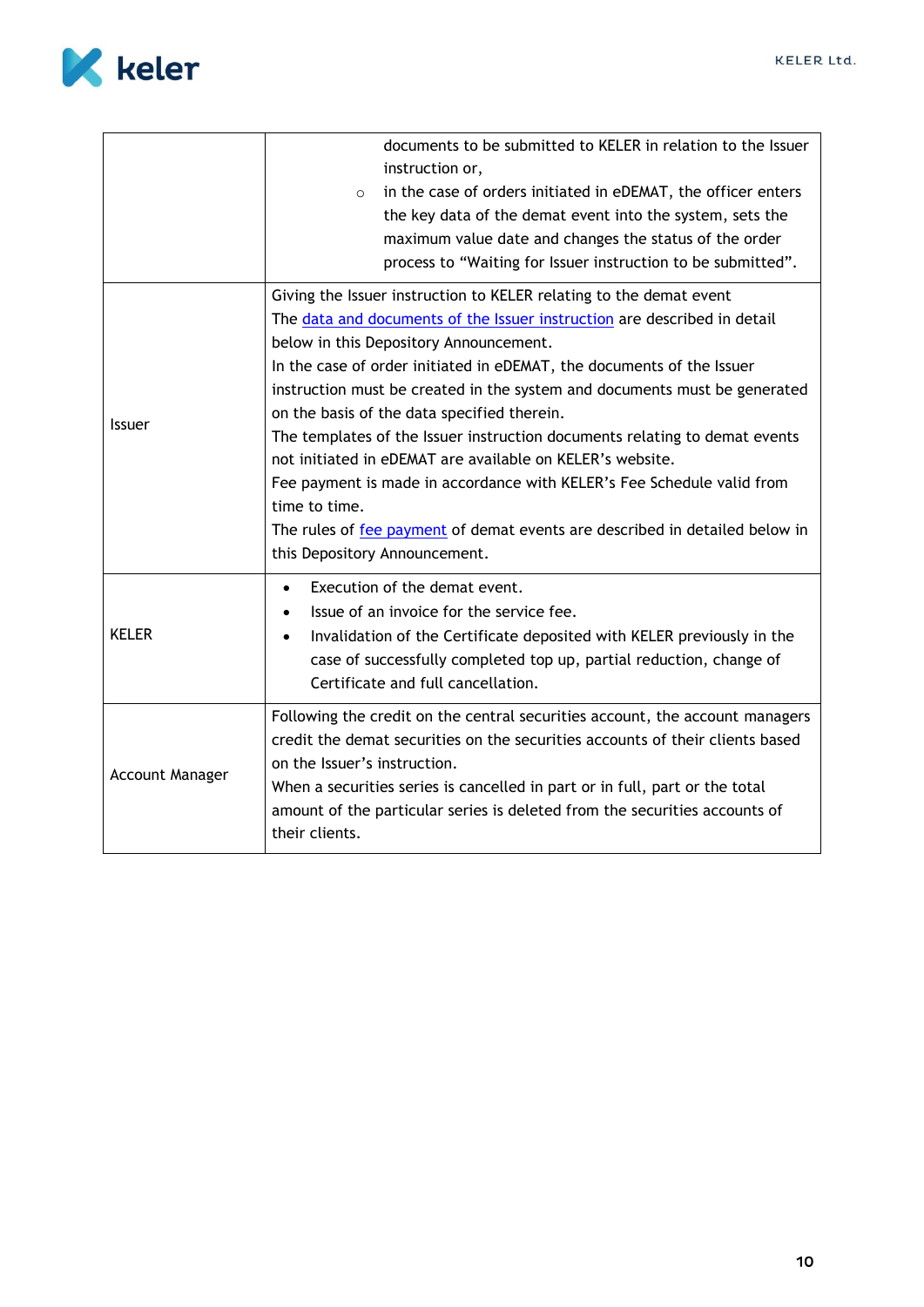

#### List and format of documents to be submitted in advance 6

Prior to the execution of a demat event, KELER always checks the Issuer and the legal basis of the demat securities and the ordered demat event based on the documents submitted by the Issuer and the publicly available corporate data. KELER distinguishes between the documents to be submitted by demat event, and within that, also by securities type. In certain cases, the documents related to the identification of the Issuer and the former events of the securities series may also be used and referenced in further demat events relating to the particular demat securities series.

Apart from the documents to be submitted and listed below, KELER reserves the right to request the supply of further documents in order to conclude the circumstances of the issuance.

#### <span id="page-11-0"></span> $6.1$ **Document acceptance**

The Issuer makes available "printed" documents to KELER by

- sending them by post to KELER's registered office or postal address,
- or employs a courier service or presents them in person at the Client Service during the client service opening hours,
- or transmits them by fax to fax number +36 1 483 6196

KELER retains the received documents after processing. When requested by the Issuer, KELER issues a copy of the documents, identical with the original document in exchange for a fee.

KELER accepts "electronic" documents

- via email sent to [iktato@keler.hu](file:///C:/Users/tarjanyid/AppData/Local/Microsoft/Windows/Temporary%20Internet%20Files/Content.Outlook/DLB633QI/in%20the%20eDEMAT%20system%20in%20relation%20to%20demat%20events) and
- in the eDEMAT system related to a demat event.

#### <span id="page-11-1"></span> $6.2$ **Document types**

Corporate document: An **original, printed document** signed

by the signatory of the Issuer registered in the company register in line with the signatory rights (individual, joint).

Authenticated document: A printed document prepared from the original document, **authenticated** by the issuer of the document or notary public. **Original** document prepared by notary public (e.g. specimen signature) or a **printed document** edited, signed and embossed stamped by an attorney at law (e.g. specimen signature, charter document).

Copy: A **copy** of a corporate or authenticated document, or a **printed** document received by fax or printed out from a file attached to an email message.

Corporate e-folder: A **file** with .es3, .132 or .dosszie extension **signed electronically** by the **Issuer's** signatory (signatories) registered in the company register in line with their **signatory right** (individual, joint) and equipped with a time stamp (e.g. Issuer agreement, official document etc.).

Qualified e-folder: a.) A **file** with '.es3', '.132' or '.dosszie' extension, carrying the **qualified electronic signature** of the attorney at law, or notary public preparing or countersigning the original document, or of the legal counsel of one of the founding members or of the court of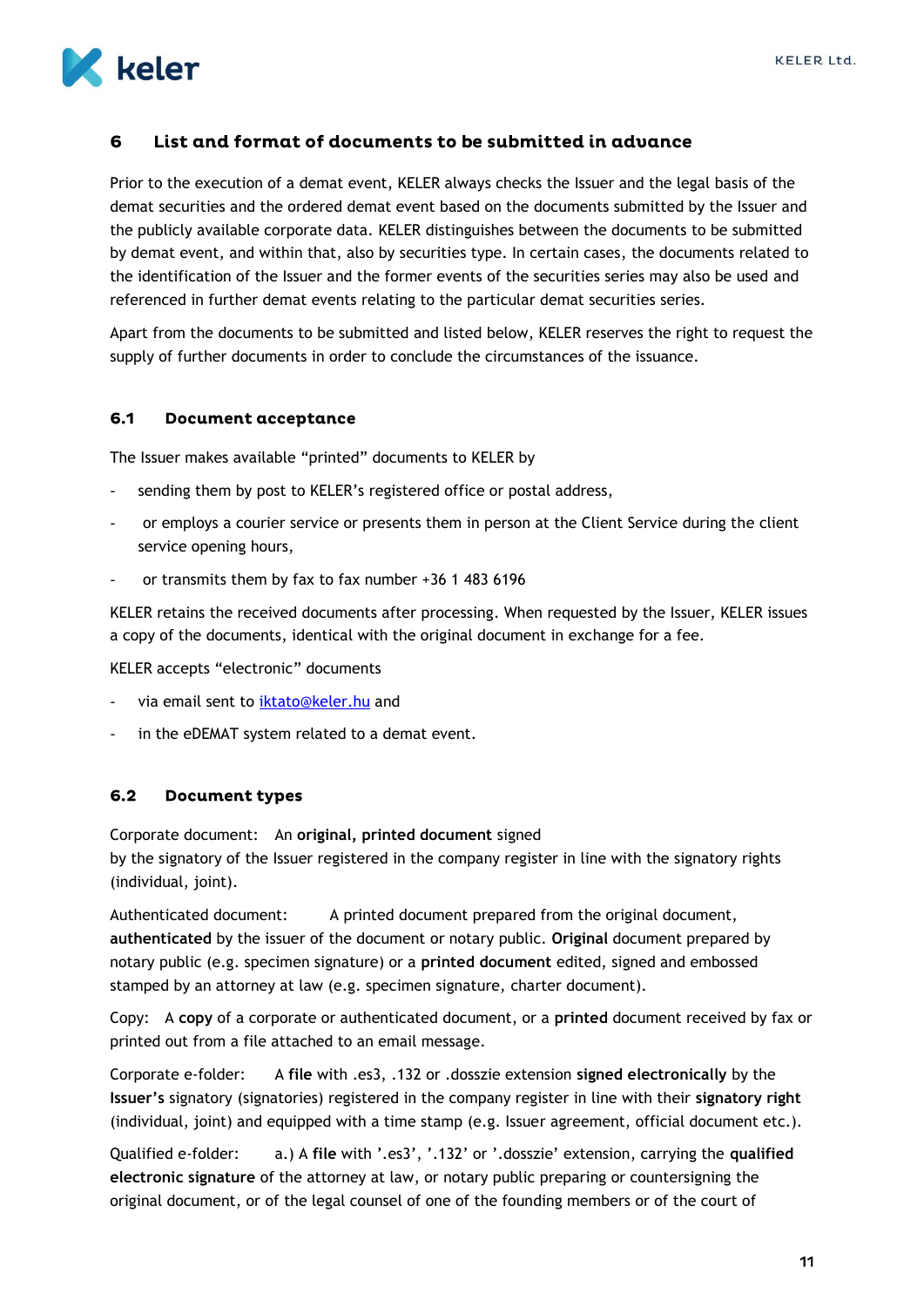

registration and a time stamp (e.g., charter document, signature sample, specimen signature; etc.)

b.) A .pdf file prepared from a printed original document file with '.es3', '.132' or '.dosszie' extension, signed by the Issuer's signatory (signatories) exercising the signatory rights (individual; joint) registered in the Company Register, carrying the authenticating electronic signature of the attorney at law authorised by the Issuer (stated on the signature form, or list of authorised agents) or of the legal counsel of a founding member and a time stamp. By signing a corporate, qualified efile by an attorney at law, the proceeding attorney at law undertakes that the documents contained in the e-folder signed by it are copies of the original duly signed documents and to retain the original copies thereof and to present them to KELER when requested.

Electronic document A **file** created from an original signed document, without electronic signature, or an electronically signed **email**.

| <b>Document type</b>                                                                                                                                                      | Corporate document | Authenticated<br>document | Copy | Corporate e-file | Qualified e-file | Electronic document |
|---------------------------------------------------------------------------------------------------------------------------------------------------------------------------|--------------------|---------------------------|------|------------------|------------------|---------------------|
| Charter document                                                                                                                                                          |                    | Χ                         |      |                  | X                |                     |
| Court of registration decision, document or<br>request for correction certifying the data<br>of the company register.                                                     |                    | X                         |      |                  | X                |                     |
| Document stating that the Issuer is<br>included in the respective records.                                                                                                |                    | X                         |      |                  | X                |                     |
| Certification of the right of representation                                                                                                                              |                    | X                         |      |                  | X                |                     |
| Specimen signature/signature sample                                                                                                                                       |                    | χ                         |      |                  | X                |                     |
| Issuer agreement<br>(contract template 27)                                                                                                                                | X                  |                           |      | X                |                  |                     |
| Supplementary agreement for open-end<br>investment units Authorized company<br>signature is required on behalf of the<br>account manager.<br>(contract template 28 and29) | X                  |                           |      | X                |                  |                     |
| Signature form (Form 1.)<br>(In the case of personally/remotely<br>controlled demat events)                                                                               | X                  |                           |      | X                |                  |                     |
| List of authorised agents                                                                                                                                                 | $\sf X$            |                           |      | X                |                  |                     |
| Declaration of the Issuer:<br>On the contribution/availability of<br>the share capital in the case of<br>shares                                                           | X                  |                           |      | X                | X                |                     |
| Declaration of the Issuer:                                                                                                                                                | X                  |                           |      | X                |                  |                     |

#### <span id="page-12-0"></span> $6.3$ **Formal requirements of documents**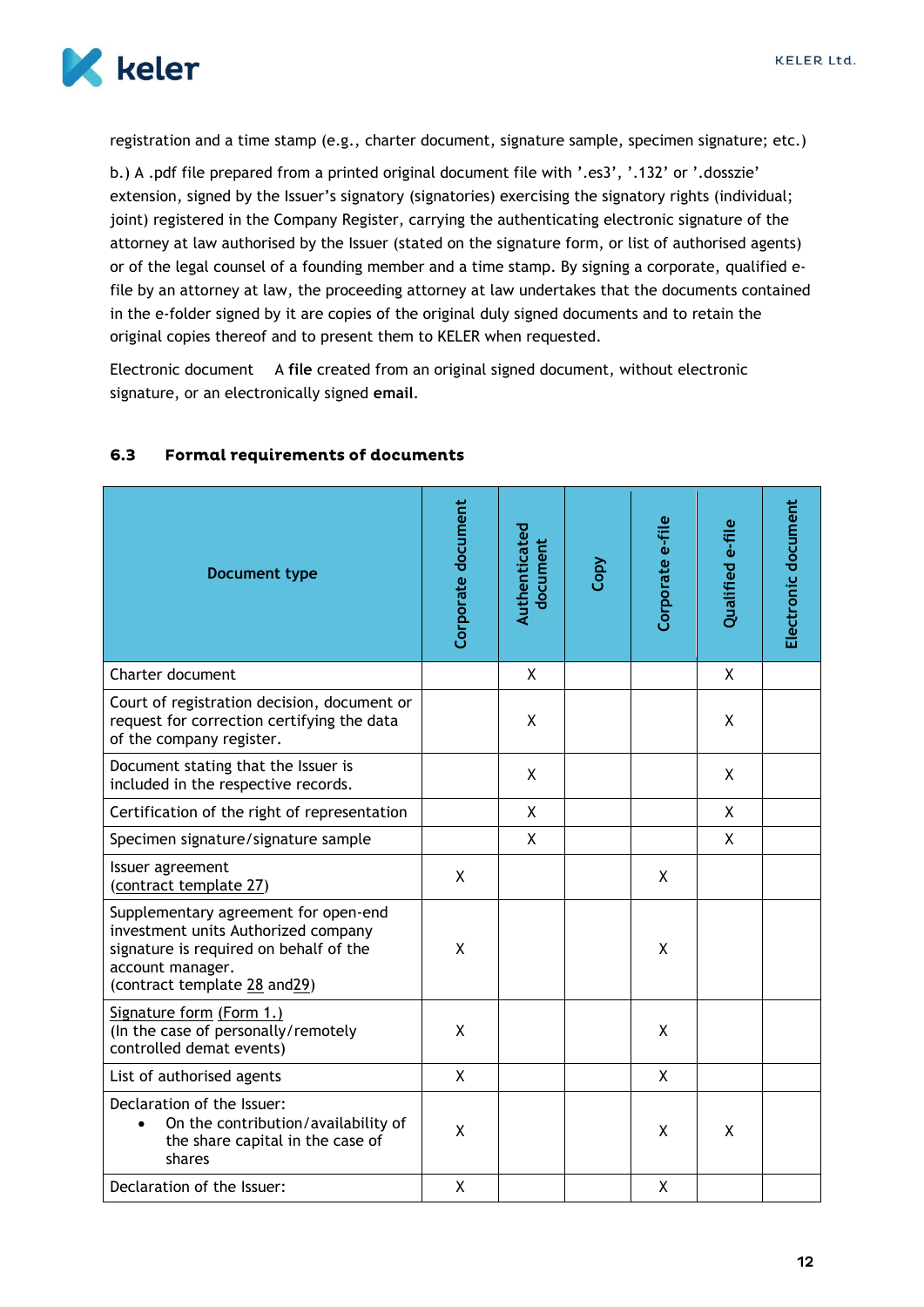

| In the case of conversion of a<br>$\bullet$<br>demat share series into a physical<br>share series, (Form 5)<br>On the subscription result in the<br>$\bullet$<br>case of debt securities,<br>Notification of the subscription<br>$\bullet$<br>result of investment units,<br>Confirmation of payment in the<br>$\bullet$<br>case of temporary investment<br>units,<br>Declaration related to the<br>cancellation of a series (Annex 8)<br>Other declaration required by<br>KELER. |              |   |   |   |
|-----------------------------------------------------------------------------------------------------------------------------------------------------------------------------------------------------------------------------------------------------------------------------------------------------------------------------------------------------------------------------------------------------------------------------------------------------------------------------------|--------------|---|---|---|
| Subscription result issued by the distributor<br>(In the case of debt securities, investment<br>units and shares)                                                                                                                                                                                                                                                                                                                                                                 |              | Χ |   | Χ |
| Bank's confirmation on the contribution of<br>the share capital/share capital increase in<br>the case of shares                                                                                                                                                                                                                                                                                                                                                                   |              | X |   | X |
| Demat event order (Form 4)                                                                                                                                                                                                                                                                                                                                                                                                                                                        | X            |   | X |   |
| Programme prospectus                                                                                                                                                                                                                                                                                                                                                                                                                                                              |              | X |   | X |
| Final terms and conditions                                                                                                                                                                                                                                                                                                                                                                                                                                                        | $\mathsf{X}$ |   | X |   |
| Offering circular                                                                                                                                                                                                                                                                                                                                                                                                                                                                 | $\mathsf{X}$ |   | X |   |
| Declaration of the liquidator/winding up<br>officer                                                                                                                                                                                                                                                                                                                                                                                                                               | X            |   | X |   |
| Management Regulation <sup>1</sup><br>approved by MNB-PST in the case<br>of publicly issued investment units<br>prepared by the Fund Manager in<br>$\bullet$<br>the case of privately issued<br>investment units                                                                                                                                                                                                                                                                  | X            |   | Χ |   |
| Other documents<br>(e.g. decision on the issuance, declaration<br>of the account manager, MNB-PST decision,<br>letter of engagement/appointment, BSE<br>decision, etc.)                                                                                                                                                                                                                                                                                                           |              | Χ |   | Χ |
| Summary of the rights and obligations<br>attached to the securities series in a<br>consolidated structure for "B" and "C"<br>type securities.                                                                                                                                                                                                                                                                                                                                     | X            | X |   |   |

<span id="page-13-0"></span><sup>&</sup>lt;sup>1</sup>If the fund manager cannot make available the Fund Rules to KELER as a corporate document or a corporate efolder, KELER also accepts the currently effective Fund Rules available on the Fund Manager's official website as a submitted document by downloading it from the website and attaching it to the ordered demat event. In this case KELER provides its service by charging the fee for a demat event implemented with paper-based documents.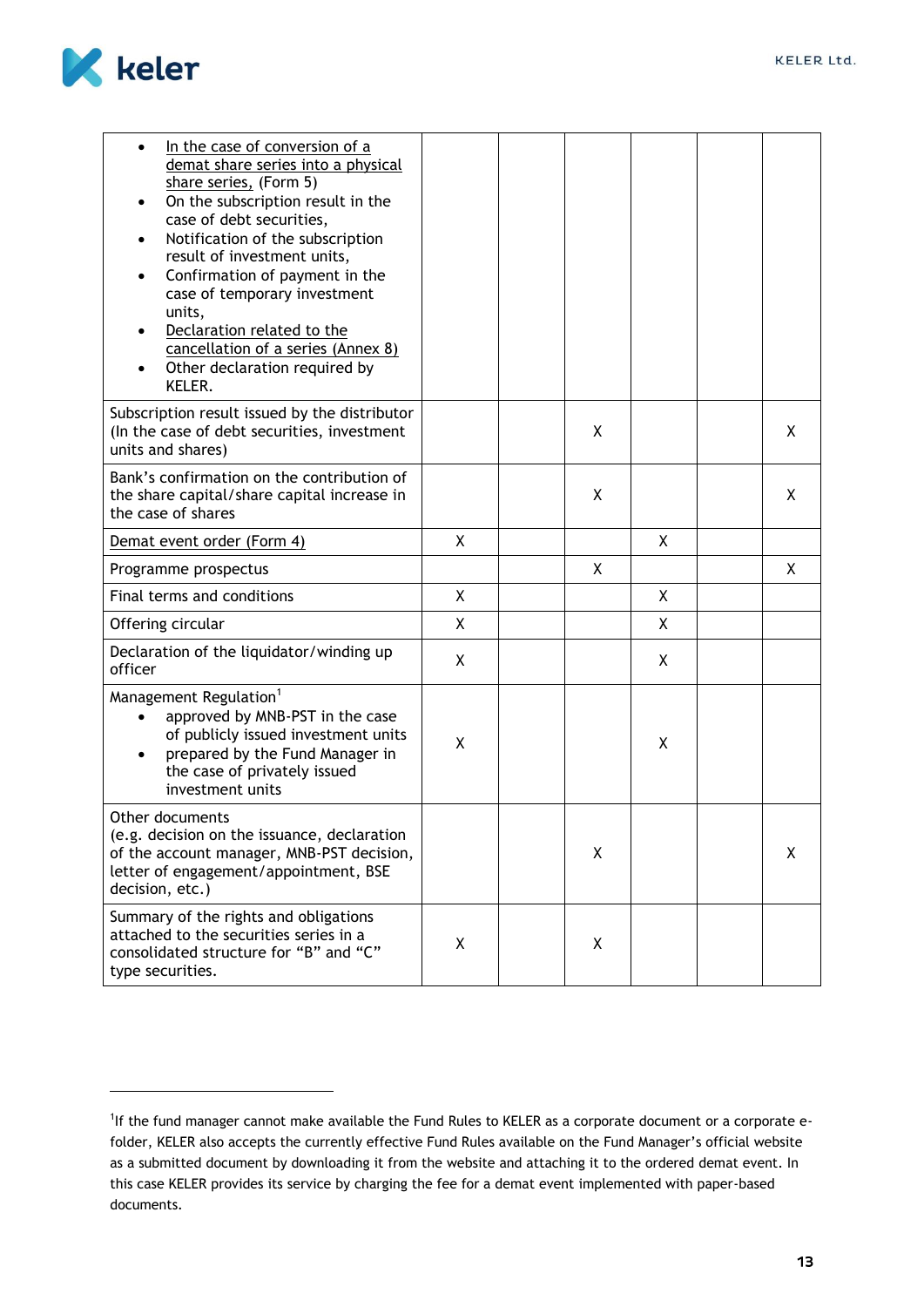

#### Documents relating to the Issuer  $6.4$

#### <span id="page-14-0"></span> $6.4.1$ **Issuer agreement**

When an Issuer orders the first demat event (irrespective of type of securities or the manner of implementation), the "[Issuer agreement](hhttps://english.keler.hu/Key%20documents/Business%20Forms/)" form contract must be signed in order to establish a legal relationship between KELER and the Issuer.

If the Issuer initiates the first demat event

- in the eDEMAT system and **has an official e-signature**, then the Issuer agreement is generated through the eDEMAT system, signed as required and then the Issuer uploads it to the "Issuer agreement" document type in the list of documents related to the first demat event order in the eDEMAT system.
- in the eDEMAT system and does not have an official e-signature then,
	- after the demat event order the Issuer agreement is generated through the eDEMAT system and the Issuer submits it to KELER in two printed copies, containing official signatures. KELER uploads the effective Issuer agreement related to the first demat event order once the agreement has entered into effect.
	- $\circ$  in order to accelerate the administration, we recommend the Issuer to download the agreement from KELER's website and then complete it and submit it to KELER in two printed copies, with official signatures, together with the list of authorised agents for the use of eDEMAT. KELER uploads the effective Issuer agreement related to the first demat event order once the agreement has entered into effect.
- with personal presence, then the Issuer submits to KELER, together with the "demat event [order](hhttps://english.keler.hu/Key%20documents/Business%20Forms/)" (with Form 4), the "[Issuer agreement](hhttps://english.keler.hu/Key%20documents/Business%20Forms/)" and the "[Signature form](https://english.keler.hu/Key%20documents/Business%20Forms/)" (Annex 1), duly signed, in two original printed copies each.

#### <span id="page-14-1"></span> $6.4.2$ Specimen signature and signature sample

The specimen signature or signature sample is an authentic declaration on the signature of the authorised signatories of the company, provided in front of a notary public or attorney at law, which contains, exactly as stated in the charter document, the name of the company, the data of the authorised company signatory individual (name, address), the title of representation (e.g. executive officer, employee), the manner of company signature and the signature sample of the authorised company signatory. The authorised representatives execute signatures on behalf of the Issuer in the same form as they are contained in the specimen signature. The authorised company signatories are included in the Issuer's company data.

KELER accepts corporate documents submitted in a printed form and the documents of the Issuer instruction only when they are signed in the same way as in the specimen signature or in the signature sample. If the signature verification process leads to an unacceptable result, KELER returns the particular document to be signed properly or requests the additional submission of the specimen signature/specimen sample of the signatories and asks for the registration of the signatory in the company register.

KELER verifies the signatures on the documents carrying the official company signature based on the submitted specimen signatures/signature samples; therefore, the Issuer submits them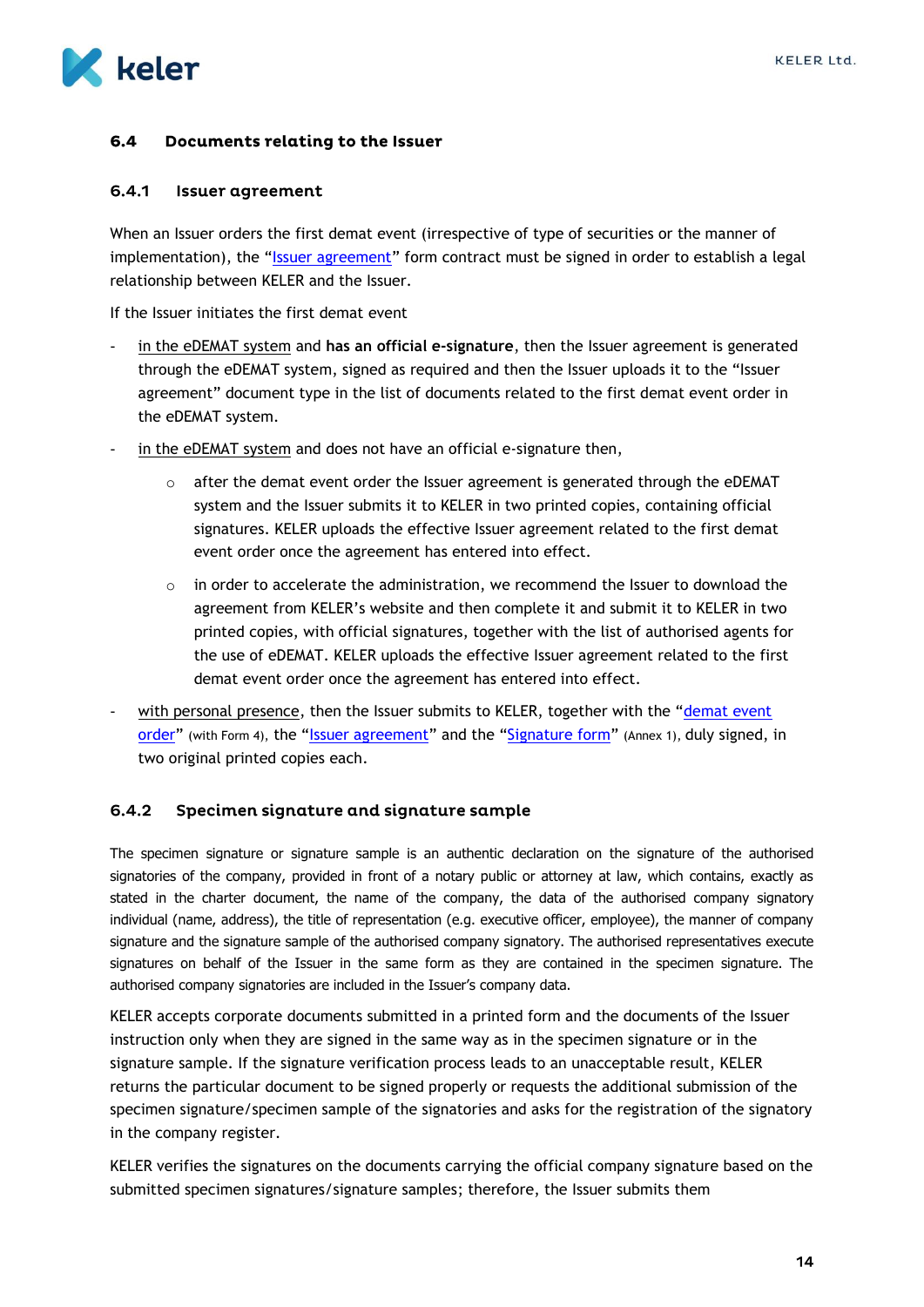

simultaneously with the submission of the "[Issuer agreement](hhttps://english.keler.hu/Key%20documents/Business%20Forms/)", the "Signature card" (Form 1) or the "[List of authorised agents](#page-15-1)", if they are not yet available for KELER.

#### <span id="page-15-0"></span> $6.4.3$ **Signature card (Form 1)**

Prior to a demat event to be executed with personal presence, the Issuer lists the natural persons who may proceed in the Issuer's name in the demat event to be executed at KELER's registered office on the Signature card. On the [Signature](http://www.keler.hu/keler/keler_files/File/Formanyomtatv%E1nyok/Demat_ertekpapirok/2012/al%E1%EDr%E1s_bejelent%F5_lap_20110101.pdf) card KELER verifies the Issuer's official company signature and if it finds it acceptable, enters the [signature form](http://www.keler.hu/keler/keler_files/File/Formanyomtatv%E1nyok/Demat_ertekpapirok/2012/al%E1%EDr%E1s_bejelent%F5_lap_20110101.pdf) into effect, i.e. the **"Authorised persons"** stated there will become entitled to proceed towards KELER with regard to the demat securities in the name of the Issuer. KELER returns one original copy of the [Signature card](http://www.keler.hu/keler/keler_files/File/Formanyomtatv%E1nyok/Demat_ertekpapirok/2012/al%E1%EDr%E1s_bejelent%F5_lap_20110101.pdf) to the Authorised person at the first demat event executed with personal presence.

The Issuer may update the [Signature card](http://www.keler.hu/keler/keler_files/File/Formanyomtatv%E1nyok/Demat_ertekpapirok/2012/al%E1%EDr%E1s_bejelent%F5_lap_20110101.pdf) at any time. If the Issuer changes the Signature card previously accepted by KELER, then KELER shall revoke the [Signature card](http://www.keler.hu/keler/keler_files/File/Formanyomtatv%E1nyok/Demat_ertekpapirok/2012/al%E1%EDr%E1s_bejelent%F5_lap_20110101.pdf) previously entered into effect.

#### <span id="page-15-1"></span>6.4.4 List of authorised agents

The [List of authorised agents](#page-15-1) is a document recording the **"authorised agents"** using the eDEMAT system in the name of the Issuer. The user must edit the List of authorised agents in the eDEMAT system, where the user may name themselves as well as other administrators. The List of authorised agents is generated in a '.pdf' form from the data edited in the eDEMAT system and is then signed officially by the Issuer. If the Issuer signs the printed form of the list officially, it must be submitted to KELER in compliance with the rules of document acceptance. In relation to the signatories, the Issuer attaches to the list the specimen signature (if they are not yet available for KELER) or, if they are available in electronic form, sends them via email to *iktato@keler.hu*.

The Issuer may update the List of authorised agents at any time. If the Issuer proposes any modification in the List of authorised agents accepted by KELER, the modification must be edited in the eDEMAT system as described above, but the specimen signatures of the signatories may already be uploaded into the eDEMAT system.

Only one affective Signature card and List of authorised agents may be effective at a time, but it may happen that the Issuer simultaneously has an effective Signature card and List of authorised agents.

### <span id="page-15-2"></span> $6.4.5$ Contract on consolidated securities account management and registration and supplementary agreement

The Issuer may open a securities account at KELER (Contract on consolidate securities account [management and registration\)](https://english.keler.hu/Key%20documents/Business%20Forms/) to record dematerialised and physical securities held by them. Furthermore, the same account may be used to record the dematerialised shares replacing the physical shares not submitted for conversion in the case of the conversion of physical share series into dematerialised share series until they are sold or, if the sales attempts fail, until they are withdrawn.

The Issuer may also enter into a [supplementary agreement](https://www.keler.hu/Dokumentumt%C3%A1r/Formaszerz%C5%91d%C3%A9sek/) related to the securities account opened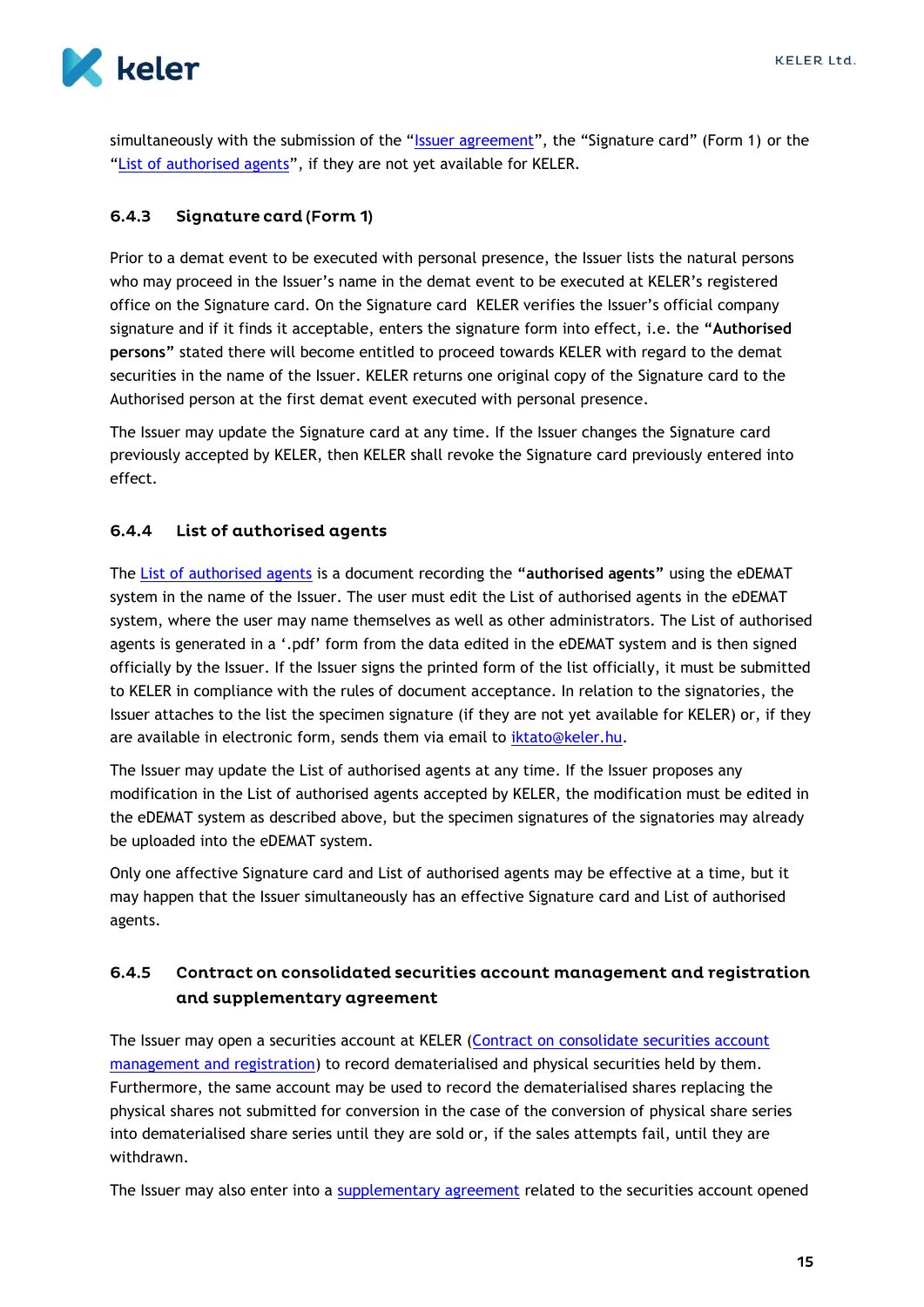

for it, with which authorises the transfer back of the shares not identified by the account manager in the first issuance and top up of demat securities issued by it into the Issuer's sub-account opened for such purposes, from which the Issuer may re-allocate the shares and have them credited to the account managers of the beneficiaries with a transfer order.

Further information on account opening and the conclusion of the supplementary agreement is available on [KELER's website](https://english.keler.hu/Services/Issuance/Issuance%20of%20Securities/Consultation/).

#### <span id="page-16-0"></span>List of documents to be submitted in advance 6.4.6

The documents contained in the list may be downloaded from KELER's website.

KELER requires that the documents listed below are submitted in each case as the legal basis of the particular demat event. In the list of documents of the ordered event in the eDEMAT system, the "Min. mandatory" term refers to the minimum documents required for ordering the demat event. Without supplying those documents the order may not be submitted, but all "Min. mandatory" documents shown under "No" must also be submitted to KELER. In the case of all other demat events ordered with other mode of execution, the "Min. mandatory" documents are shown in the following tables, distinguished by securities type, but even in this case all other documents must also be submitted.

#### <span id="page-16-1"></span> $6.5$ Documents supporting the legal basis of demat events

The documents that have been submitted and accepted by KELER can also be used for other demat events if their contents also match the new event. If KELER finds a formal error while processing the documents, it requests the correction of the error. If the documents do not certify the feasibility of the ordered demat event, KELER consults with the Issuer via email or, in the case of events ordered in the eDEMAT system, through the Message Board, specifying the further document(s) which should be submitted or making a proposal to order a different demat event. KELER can waive the required documents or formal requirements only if it has an individual agreement with the Issuer in that regard.

#### <span id="page-16-2"></span>Documents to be submitted in relation to shares  $6.5.1$

|                                                               | <b>First issuance</b> |                    |                     | <b>Top up/Partial</b><br>reduction | Change<br><b>of</b> | Cancel<br>lation |
|---------------------------------------------------------------|-----------------------|--------------------|---------------------|------------------------------------|---------------------|------------------|
| Document type                                                 | private<br>offering   | public<br>offering | private<br>offering | public<br>offering                 |                     |                  |
| Demat event order<br>form(Form. $2)^2$<br>(except for eDEMAT) | Χ                     | X                  | X                   | X                                  | X                   | X                |
| Effective charter<br>document $3$                             | Χ                     | Χ                  | X                   | X                                  | X                   |                  |

 $2$  Document must be attached to each demat event order

 $3$  Document must be attached to each demat event order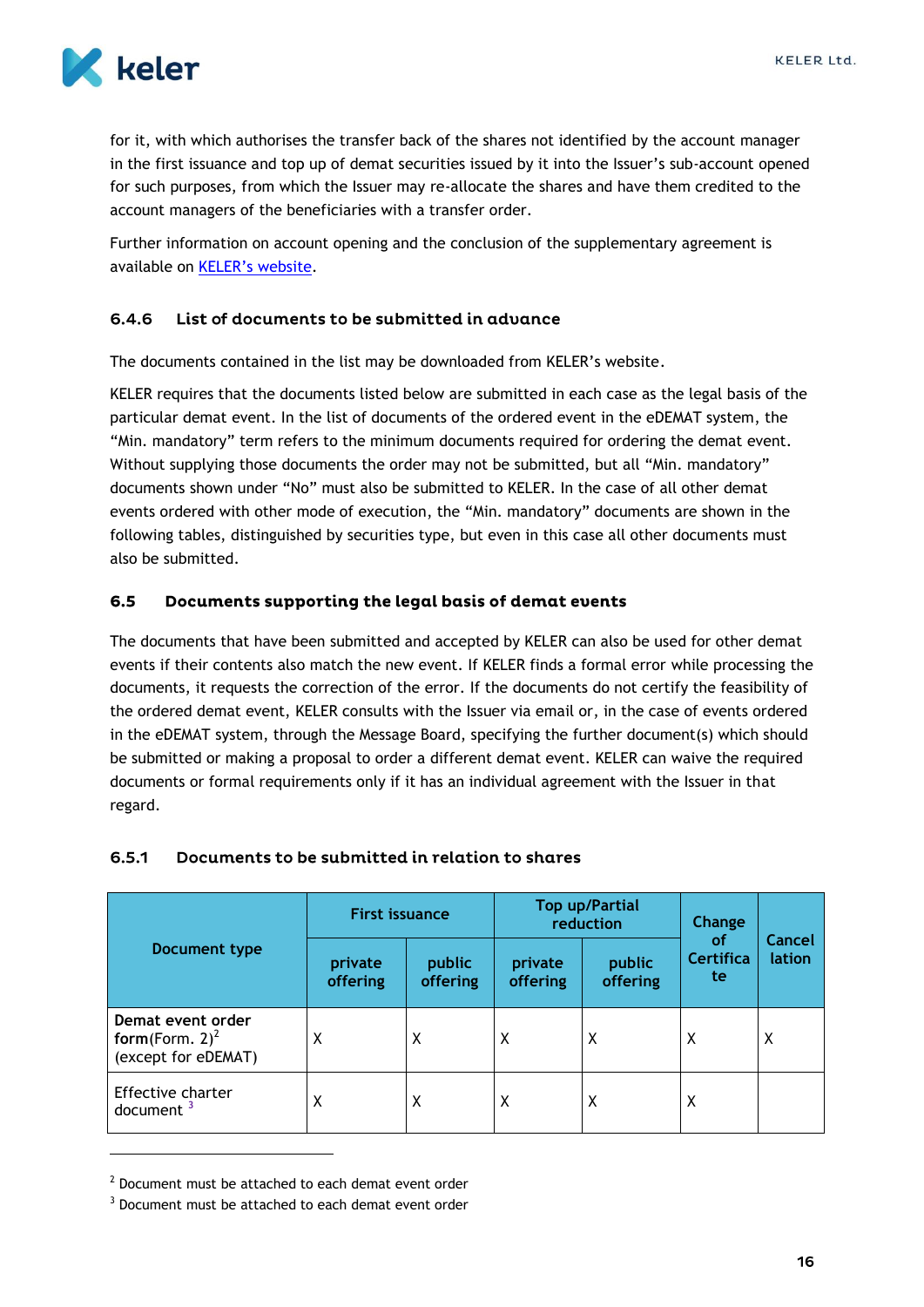

| Confirmation on the<br>contribution/increase of<br>share capital or Issuer's<br>declaration<br>(when a particular<br>securities series is<br>converted into a different<br>securities series and it is<br>certified by an Issuers'<br>decision, the Document is<br>waived) | X | Χ | X | X            |   |   |
|----------------------------------------------------------------------------------------------------------------------------------------------------------------------------------------------------------------------------------------------------------------------------|---|---|---|--------------|---|---|
| Declaration of the<br><b>Account Manager</b><br>(in the case of partial<br>reduction)<br>(Form 6)                                                                                                                                                                          |   |   | X | Χ            |   |   |
| Issuers' decision<br>(issuers' decision relating<br>to demat events) $4$                                                                                                                                                                                                   | Χ | X | X | χ            | X | X |
| Declaration of the Issuer<br>(When a demat share<br>series is converted into a<br>physical share series)<br>(Form 5)                                                                                                                                                       |   |   |   |              |   | Χ |
| Decision of the Court of<br>Registration on<br>cancellation<br>(required only when a<br>company ceases to exist<br>with legal succession)                                                                                                                                  |   |   |   |              |   | Χ |
| Declaration of the<br><b>Liquidator/Winding Up</b><br><b>Officer</b><br>(Form 7)                                                                                                                                                                                           |   |   |   |              |   | χ |
| BSE listing decision on the<br>series                                                                                                                                                                                                                                      |   | X |   | $\pmb{\chi}$ |   |   |
| Request for the<br>modification of the<br>Product List receipt<br>stamped by the BSE                                                                                                                                                                                       |   |   |   |              |   |   |

<span id="page-17-0"></span><sup>&</sup>lt;sup>4</sup> Document on the Issuer's decision is not required when a private limited company is founded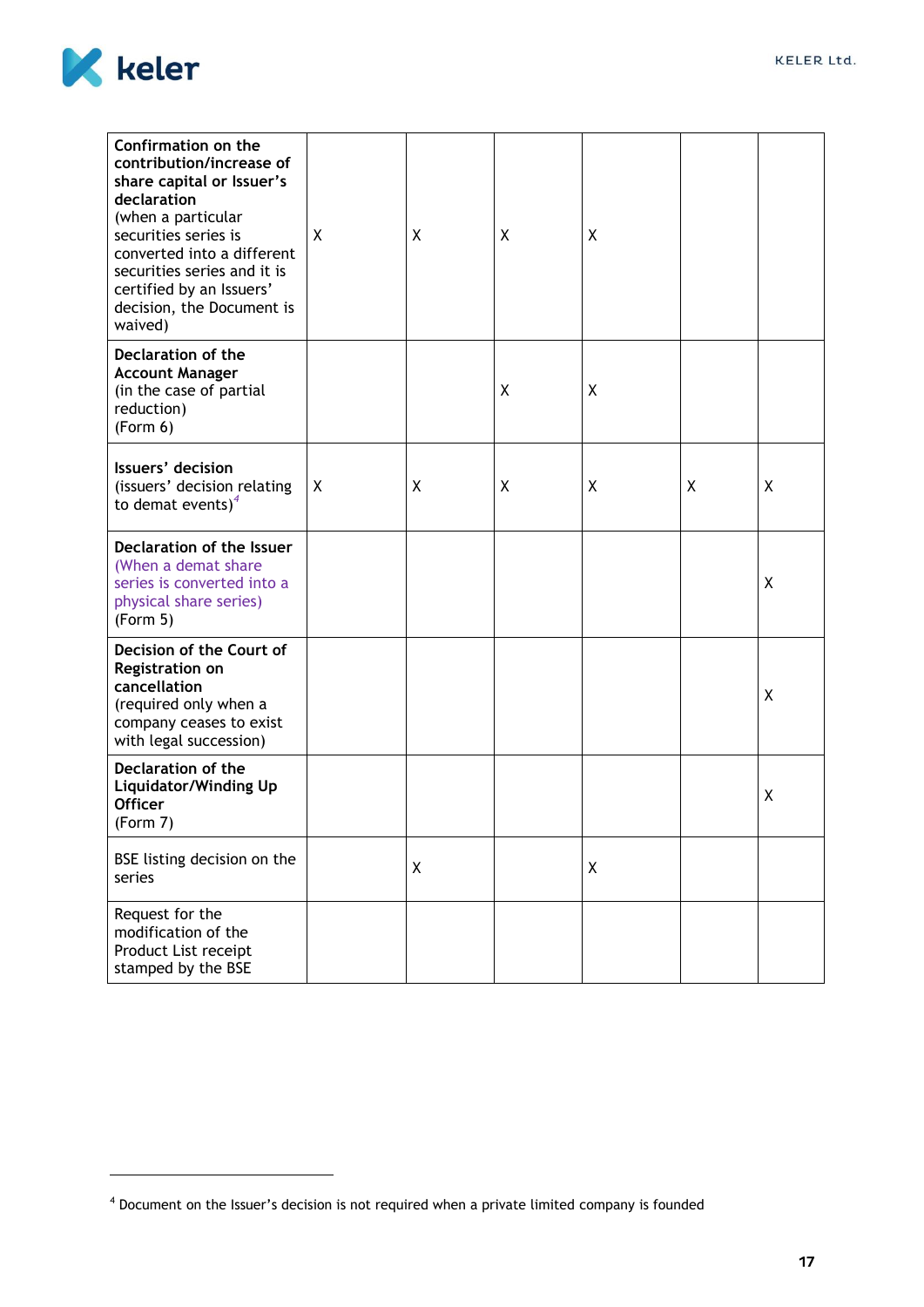

## 6.5.2 Documents to be submitted in relation to investment units

|                                                                                                                                          | <b>First issuance</b> |              | top<br>up/Partial<br>reduction | <b>Change of Certificate</b>              |                                                       | Cance              |
|------------------------------------------------------------------------------------------------------------------------------------------|-----------------------|--------------|--------------------------------|-------------------------------------------|-------------------------------------------------------|--------------------|
| <b>Document type</b>                                                                                                                     | closed-<br>end        | open-<br>end | closed-end                     | due to<br>change in<br>securities<br>data | due to<br>changes in<br>the fund<br>manager's<br>data | <b>Ilatio</b><br>n |
| Demat event order form<br>(Form 2) <sup>5</sup><br>(except for eDEMAT)                                                                   | Χ                     | Χ            | X                              | X                                         | X                                                     | Χ                  |
| Issuers' decision<br>(not required in case of<br>cancellation due to<br>maturity)                                                        | X                     | X            | $\boldsymbol{\mathsf{X}}$      | X                                         | X                                                     | $X^6$              |
| Supplementary agreement<br>for open-end investment<br>units <sup><math>2</math></sup>                                                    |                       | X            |                                |                                           | X                                                     |                    |
| Prospectus/Fund Rules <sup>8</sup>                                                                                                       | X                     | X            | $\mathsf{X}$                   | χ                                         | X                                                     | X                  |
| MNB-PST decision a Fund<br>Rules <sup>9</sup><br>(only for publicly issued<br>securities)                                                | X                     | χ            | $\sf X$                        | $\sf X$                                   | χ                                                     | X                  |
| Programme prospectus<br>(only for series issued<br>within the framework of a<br>programme)                                               | X                     | Χ            | X                              | X                                         |                                                       |                    |
| MNB-PST decision on the<br>approval of the programme<br>prospectus<br>(only for series issued<br>within the framework of a<br>programme) | X                     | X            | $\sf X$                        | χ                                         |                                                       |                    |
| Issuer's announcement on<br>public offering<br>(only for publicly issued<br>series)                                                      | X                     | Χ            | X                              |                                           |                                                       |                    |
| <b>Declaration of the Account</b><br>Manager<br>(in the case of partial<br>reduction)<br>(Form 6)                                        |                       |              | X                              |                                           |                                                       |                    |

<sup>5</sup> Document must be attached to each demat order

(e.g. change in the distributor)

<sup>&</sup>lt;sup>6</sup> It must be submitted only when the fund is terminated due to any reason other than maturity

 $<sup>7</sup>$  A new supplementary agreement may enter into force even without a demat event</sup>

<sup>8</sup> Document must be attached to each demat event order

<sup>9</sup> Document must be attached to each demat event order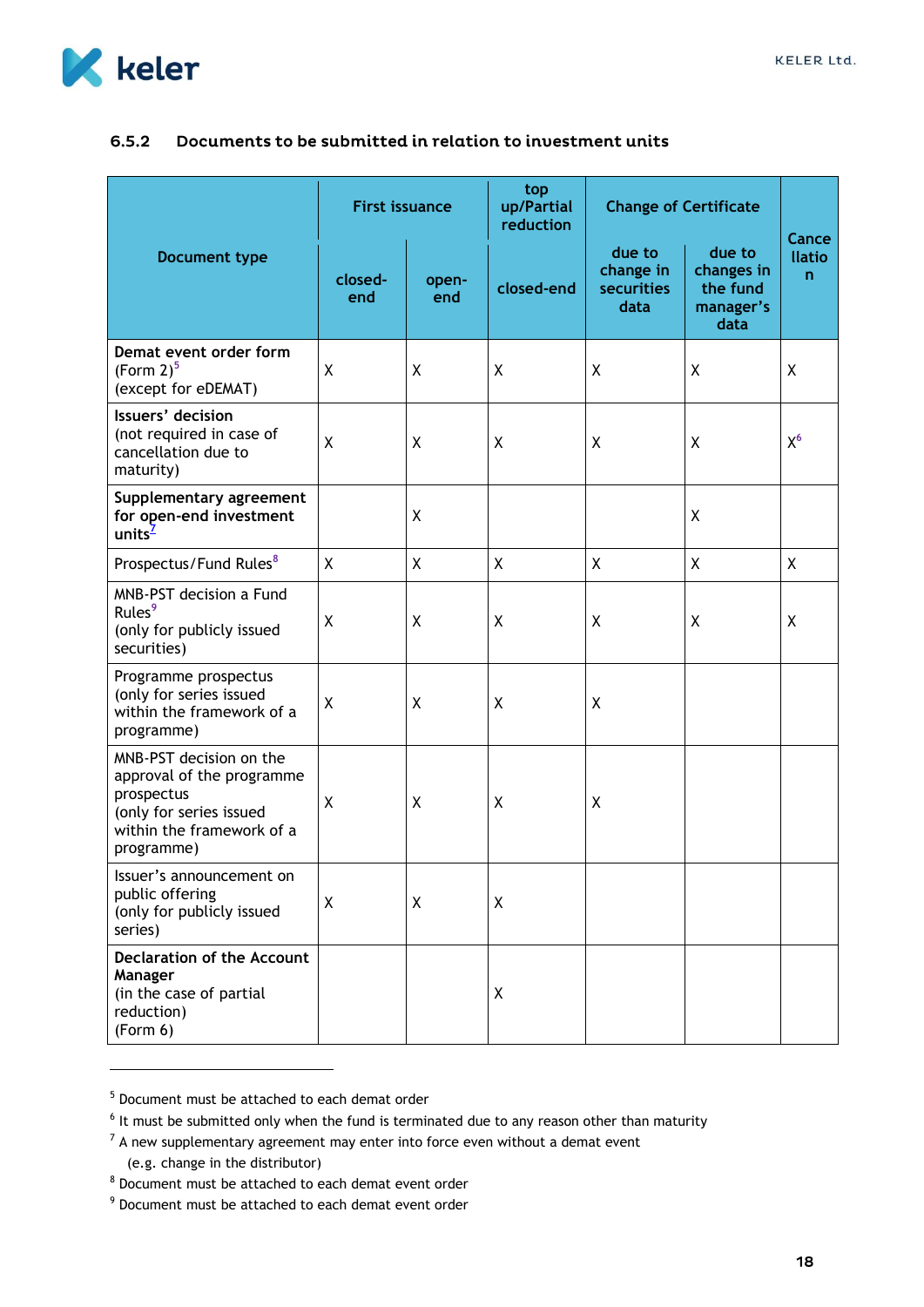

| Subscription<br>result/Payment<br>confirmation                                                                                   | Χ | х | Х | Х |   |   |
|----------------------------------------------------------------------------------------------------------------------------------|---|---|---|---|---|---|
| <b>MNB-PST decision on the</b><br>registration/cancellation of $\vert X \vert$<br>investment fund                                |   | χ | Х |   |   | х |
| MNB-PST decision on the<br>registration/cancellation of<br>investment fund sub-fund<br>(only for series issued by a<br>sub-fund) | X | χ | X |   |   | χ |
| Effective charter document                                                                                                       | X |   |   |   | χ |   |

## <span id="page-19-0"></span>6.5.3 Documents to be submitted for debt securities

|                                                                                                                                                                                       | <b>First issuance</b>      |                    | top up/<br><b>Partial reduction</b> |                    | <b>Change of</b><br><b>Certificate</b>        |                                                                |                  |
|---------------------------------------------------------------------------------------------------------------------------------------------------------------------------------------|----------------------------|--------------------|-------------------------------------|--------------------|-----------------------------------------------|----------------------------------------------------------------|------------------|
| Document type                                                                                                                                                                         | private<br><b>offering</b> | public<br>offering | private<br>offering                 | public<br>offering | due to<br>change<br>in<br>securitie<br>s data | due to<br>changes<br>in the<br>data of<br>the<br><b>Issuer</b> | Cancel<br>lation |
| Demat event order<br>form<br>(Form $2$ ) <sup>10</sup><br>(except for eDEMAT)                                                                                                         | X                          | X                  | X                                   | X                  | X                                             | X                                                              | X                |
| Issuers' decision<br>(not required in case of<br>cancellation due to<br>maturity)                                                                                                     | X                          | X                  | X                                   | X                  | X                                             | X                                                              | X                |
| Letter of appointment<br>(required only for<br>municipality bonds for<br>all officers holding<br>office at the time of the<br>demat event and signing<br>documents in the<br>process) | X                          | X                  | X                                   | X                  | X                                             | X                                                              | X                |
| Programme prospectus<br>(only for series issued<br>within the framework of<br>a programme)                                                                                            | χ                          | X                  | X                                   | X                  |                                               |                                                                |                  |

<sup>&</sup>lt;sup>10</sup> Document must be attached to each demat event order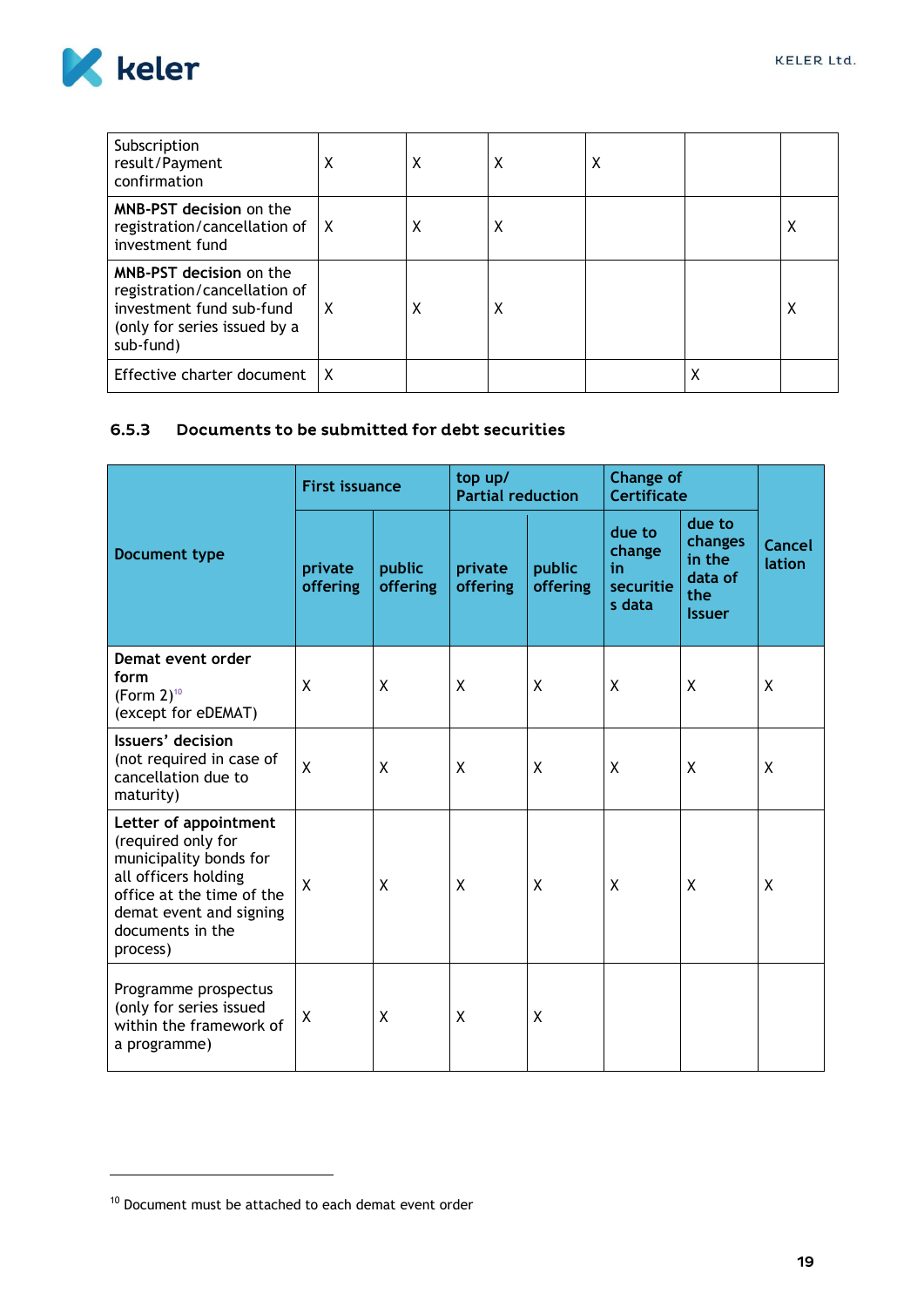

| MNB-PST decision on the<br>approval of the<br>Programme prospectus<br>(only for series issued<br>within the framework of<br>a programme) | X | X | X | Χ |   |   |   |
|------------------------------------------------------------------------------------------------------------------------------------------|---|---|---|---|---|---|---|
| Issuer's announcement<br>on public offering                                                                                              |   | X |   | X |   |   |   |
| Offering circular/Final<br>terms and conditions <sup>11</sup>                                                                            | X | X | X | X | X | X |   |
| Subscription<br>result/Commitment                                                                                                        | X | X | X | X |   |   |   |
| Declaration of the<br><b>Account Manager</b><br>(in the case of partial<br>reduction)<br>(Form 6)                                        |   |   | X | X |   |   |   |
| Issuer's declaration on<br>the fulfilment of the<br>obligation                                                                           |   |   |   |   |   |   | X |
| Effective charter<br>document                                                                                                            |   |   |   |   |   | X |   |

<sup>&</sup>lt;sup>11</sup> Document must be attached to each demat event order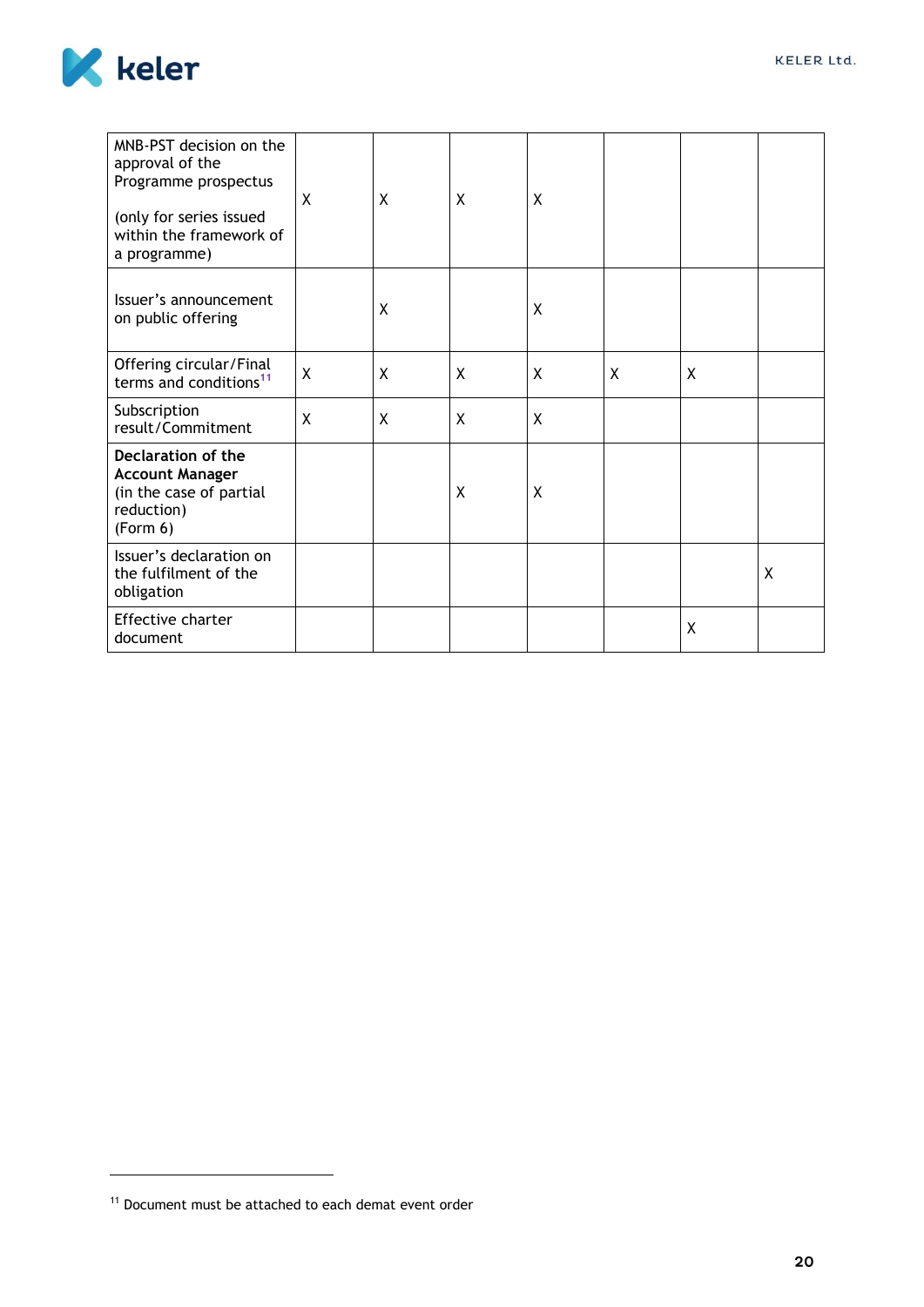

|                                                                                                                         | <b>First issuance</b> |                    | top up/Partial<br>reduction |                    | <b>Change of</b><br><b>Certificate</b>        |                                                                    |                  |
|-------------------------------------------------------------------------------------------------------------------------|-----------------------|--------------------|-----------------------------|--------------------|-----------------------------------------------|--------------------------------------------------------------------|------------------|
| Document type                                                                                                           | private<br>offering   | public<br>offering | private<br>offering         | public<br>offering | due to<br>change<br>in<br>securitie<br>s data | due to<br>change<br>s of<br>the<br>data of<br>the<br><b>Issuer</b> | Cancel<br>lation |
| Demat event order form<br>(Form 2) <sup>12</sup> Act CLXXXIX of<br>2011 on the Local<br>Governments of Hungary          | X                     |                    | X                           |                    | X                                             | X                                                                  | X                |
| Confirmation that the<br>Issuer is included in the<br>respective register                                               | X                     | X                  | X                           | X                  | X                                             | X                                                                  |                  |
| Issuers' decision<br>(issuer's decision relating<br>to demat events)                                                    | X                     | X                  | X                           | X                  | χ                                             | Χ                                                                  | X                |
| Certificate of the right of<br>representation                                                                           | X                     | X                  | X                           | X                  | X                                             | X                                                                  | Χ                |
| Description of the rights<br>and obligations associated<br>with the securities series<br>in a consolidated<br>structure | X                     | X                  | X                           | X                  | X                                             | Χ                                                                  |                  |
| Information in a<br>consolidated structure<br>prepared for public<br>offering<br>(only for publicly issued<br>series)   |                       | X                  |                             | X                  | χ                                             |                                                                    |                  |
| MNB-PST decision on the<br>authorisation of public<br>offering<br>(only for publicly issued<br>series)                  |                       | X                  |                             | X                  | X                                             |                                                                    |                  |
| Issuer's announcement on<br>public offering                                                                             |                       | X                  |                             | X                  |                                               |                                                                    |                  |
| Declaration of the<br><b>Account Manager</b><br>(in the case of partial<br>reduction)<br>(Form 6)                       | X                     | X                  | X                           | X                  |                                               |                                                                    |                  |

#### <span id="page-21-0"></span>Documents to be submitted in relation to securities in categories B and C  $6.5.5$

<span id="page-21-1"></span><sup>&</sup>lt;sup>12</sup> Document required to be attached to demat event order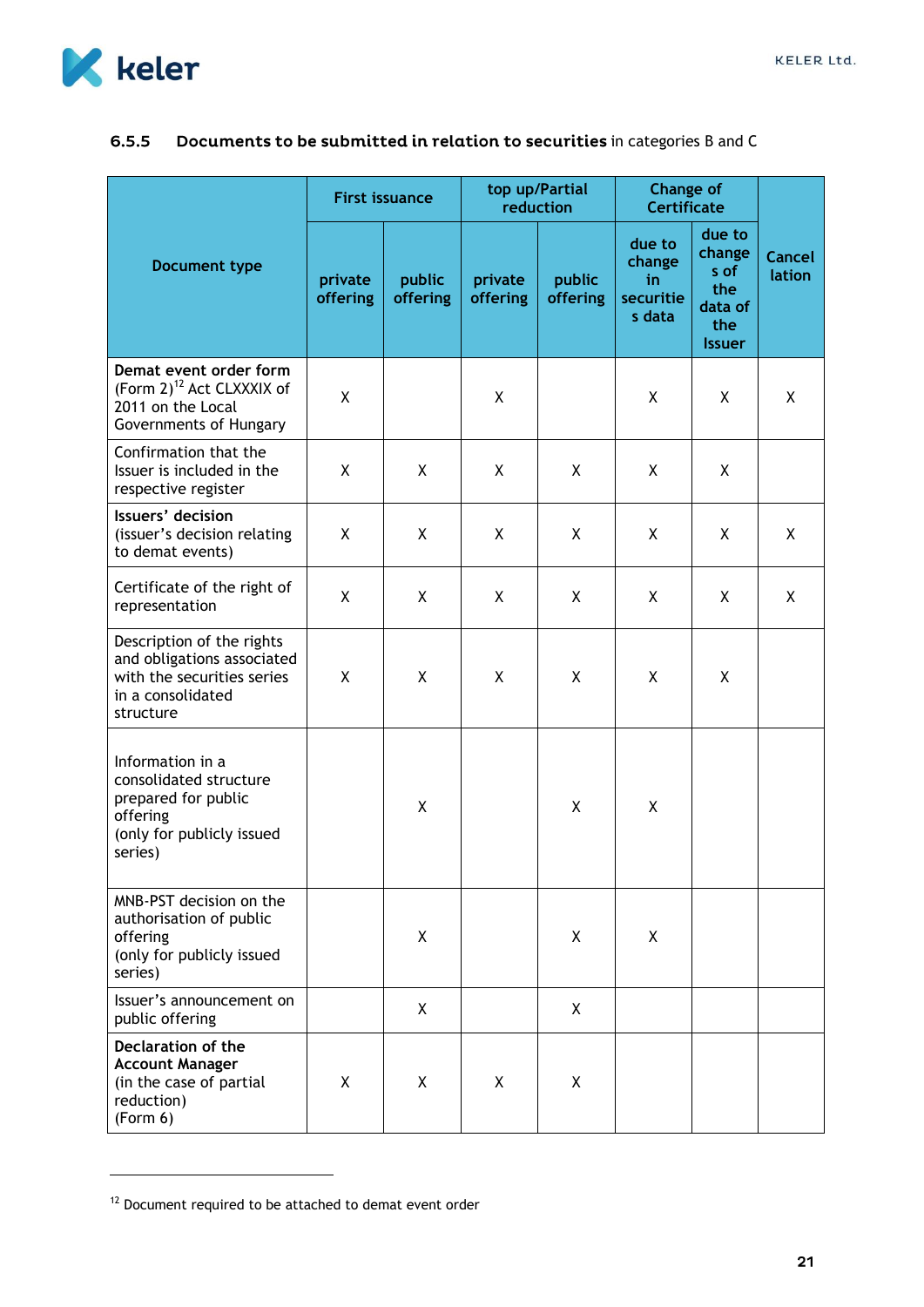

#### <span id="page-22-0"></span> $\overline{\mathbf{z}}$ Data documents and formal requirements of the Issuer instruction

On the basis of the Demat Decree the Issuer provides an Issuer instruction to KELER for the first issuance, cancellation and modification of data of demat securities.

When demat securities are issued (first issuance, top up) or withdrawn (partial reduction) and changes in the data of the securities or the Issuer need to be registered, the Issuer deposits one original copy of the Certificate issued for the demat securities at KELER and gives order to credit the securities on the central account or, in the case of partial reduction, to withdraw the securities.

KELER has prepared **Certificate** templates for all types of securities, taking into account the requirements of the special legal regulation pertaining to them. All templates are available on KELER's website ([here\)](https://www.keler.hu/Dokumentumt%C3%A1r/Formanyomtatv%C3%A1nyok/).

#### <span id="page-22-1"></span> $7.1$ Data of the Issuer instruction

*Core data:* the data defined during the identification of the securities series, i.e. upon ISIN application, which may not be changed during the "life" of the securities series. Such data include: securities type, face value, currency, ISIN.

*Securities master data:* the core data provided during the identification of the securities series, data related to the issue of the series (e.g. nature and time of the decision on the issuance, series details and indications), data of the series part (e.g. number of issued securities, aggregate face value of the series, value dare, etc.), and the specific data of the securities type required by law (e.g. method of offering, maturity, interest, transfer restrictions, related rights, etc.) These data are included in the **Certificate** issued on the securities series that is considered a security.

*Account credit data:* These data must be specified by the Issuer during the issuance, top up and partial reduction, based on which KELER credits or deletes the quantity of securities included in the demat event on the custodians' accounts. The securities account managers must be indicated in the account credit data by name and their account numbers kept at KELER. In the case of demat events executed with personal presence, these data must be made available in the [format](https://english.keler.hu/Key%20documents/Business%20Forms/) (Form 2.) and with the file structure required by KELER on data carrier (CD, DVD). When the demat event is executed on KID or in the eDEMAT system, the account credit data must be provided in the system.

*Transaction data:* Transaction data are reduced data content of the securities master data and the account credit data, which capture the demat securities as an electronic instrument.

#### <span id="page-22-2"></span> $7.2$ **Signature of the Issuer instruction**

In compliance with the provisions of Section 7(2) e) of the Tpt., the Issuer instruction for **shares** is signed by two members of the Board of Directors of the Issuer (even if they each have individual signatory rights). If the charter document of the Issuer states that the responsibilities of the Board of Directors are performed by the Chief Executive Officer of the company due to lack of a Board of Directors, the Document may be signed by the Chief Executive Officer.

The issuer instruction for **debt securities and investment units** are signed by the authorized signatories of the Issuer, and in the case of investment units, the authorized signatories of the Fund Manager.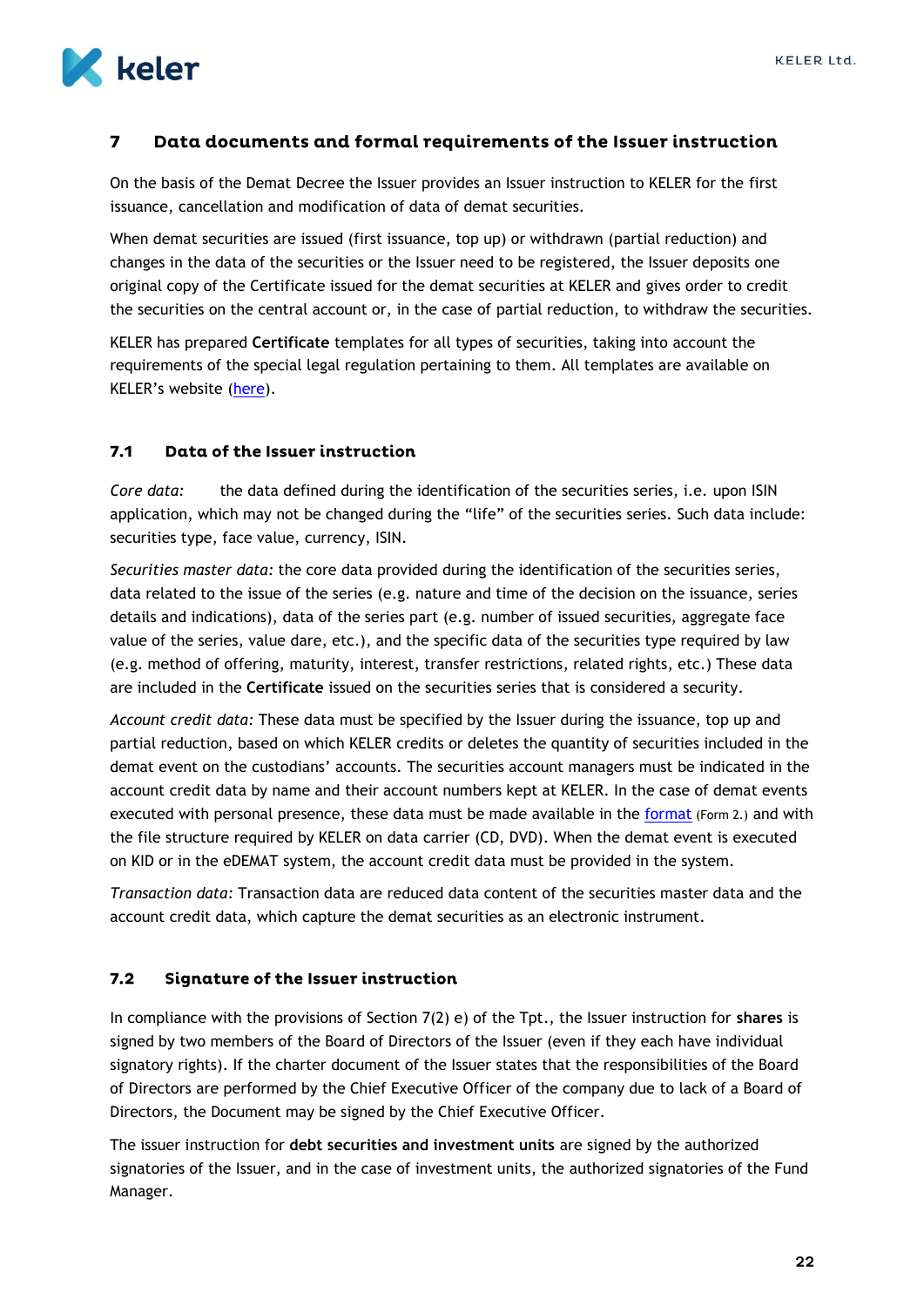

In the case of **Issuers falling within the scope of Act CCXXXVII of 2013 on Credit Institutions and Financial Enterprises,** the issuer instruction for demat debt securities are signed by two authorized signatories, as specified in the law.

In the case of securities issued by **municipalities,** the issuer instruction may be signed in compliance with the council decision adopted pursuant to Act CLXXXIX of 2011 on the Local Governments of Hungary, by the mayor in office at the time of the particular demat event or by the mayor and a person authorised to this effect.

For **"B" and "C" type securities,** the issuer instruction is signed by the authorised representative of the Issuer. The authorised representative is the individual who is defined as such in the documents submitted in advance in relation to the demat securities series and the specimen signature of whom is available to KELER.

| <b>Demat event</b>     | <b>With personal</b><br>presence                                                                                                                              | Through the<br>eDEMAT system                                                                                                                                                                                                                                                                                                              | <b>Through the KID</b><br>system                                                                                                                                                                                      | <b>Remotely</b><br>controlled |
|------------------------|---------------------------------------------------------------------------------------------------------------------------------------------------------------|-------------------------------------------------------------------------------------------------------------------------------------------------------------------------------------------------------------------------------------------------------------------------------------------------------------------------------------------|-----------------------------------------------------------------------------------------------------------------------------------------------------------------------------------------------------------------------|-------------------------------|
| First issuance         | Printed,<br>duly signed<br>certificate<br>data carrier<br>containing<br>the account<br>credit/or                                                              | electronically<br>$\bullet$<br>signed<br>certificate<br>generated on<br>the basis of<br>securities<br>master data<br>entered into<br>the system, or<br>generated in a<br>printed form<br>and duly signed<br>account credit<br>data                                                                                                        | core data<br>$\bullet$<br>entered into<br>the KID<br>system<br>account<br>$\bullet$<br>credit data<br>Printed, duly<br>$\bullet$<br>signed<br>certificate                                                             |                               |
| Additional<br>issuance | partial<br>reduction<br>data<br>printed<br>accompanyi<br>ng list of<br>data carrier<br>containing<br>the account<br>credit/or<br>partial<br>reduction<br>data | electronically<br>$\bullet$<br>signed<br>certificate<br>generated on<br>the basis of<br>securities<br>master data<br>entered into<br>the system, or<br>generated in a<br>printed form<br>and duly<br>signed, and a<br>document<br>invalidating a<br>Certificate<br>previously<br>deposited with<br><b>KELER</b><br>account credit<br>data | Entered<br>into the<br>KID system<br>core data<br>account<br>credit data<br>Printed, duly<br>$\bullet$<br>signed<br>certificate<br>document<br>invalidating a<br>certificate<br>previously<br>deposited<br>with KELER | Not possible                  |

#### <span id="page-23-0"></span> $7.3$ Table summarising the contents of the issuer instruction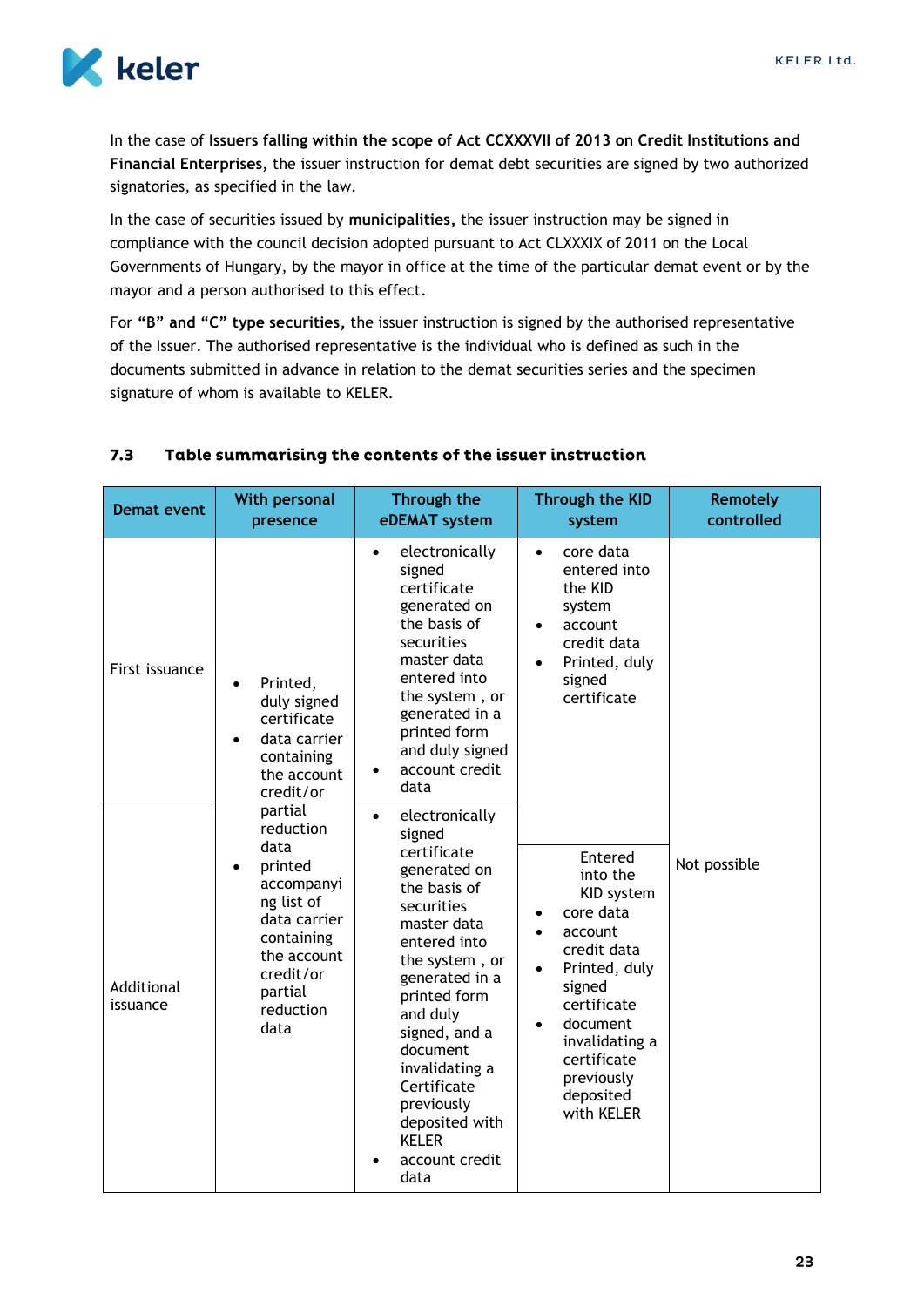

<span id="page-24-0"></span>

| Partial<br>reduction     |                                                                                                                                                                                                                                                                 | Not possible                                                                                                                                                                                                                                                                                                                                          | Not possible                                                                                                                                                                                                                                                                            |                                                                                                                                                                                                                                                                                   |
|--------------------------|-----------------------------------------------------------------------------------------------------------------------------------------------------------------------------------------------------------------------------------------------------------------|-------------------------------------------------------------------------------------------------------------------------------------------------------------------------------------------------------------------------------------------------------------------------------------------------------------------------------------------------------|-----------------------------------------------------------------------------------------------------------------------------------------------------------------------------------------------------------------------------------------------------------------------------------------|-----------------------------------------------------------------------------------------------------------------------------------------------------------------------------------------------------------------------------------------------------------------------------------|
| Full<br>cancellation     | Printed,<br>$\bullet$<br>duly signed<br>instruction<br>for<br>cancellation<br>on the<br>central<br>securities<br>accounts,<br>Issuer's<br>$\bullet$<br>participatio<br>n in the<br>invalidating<br>of a<br>Certificate<br>previously<br>deposited<br>with KELER | <b>Issuer</b><br>$\bullet$<br>instruction<br>generated on<br>the basis of<br>cancellation<br>transaction<br>data entered<br>into the system<br>and signed<br>electronically<br>or duly signed<br>in a printed<br>form<br>Issuer's request<br>$\bullet$<br>for the<br>invalidation of<br>a Certificate<br>previously<br>deposited with<br><b>KELER</b> | Printed, duly<br>signed<br>instruction<br>$\bullet$<br>for the<br>cancellation<br>of the demat<br>securities on<br>the central<br>securities<br>accounts<br>Issuer's<br>$\bullet$<br>request for<br>the<br>invalidation<br>of a<br>Certificate<br>previously<br>deposited<br>with KELER | Printed, duly<br>$\bullet$<br>signed<br>instruction<br>for the<br>cancellation<br>of demat<br>securities<br>from central<br>securities<br>accounts<br>Issuer's<br>$\bullet$<br>request for<br>the<br>invalidation<br>of a<br>Certificate<br>previously<br>deposited<br>with KELER |
| Change of<br>Certificate | Printed,<br>duly<br>signed<br>Document                                                                                                                                                                                                                          | electronically<br>$\bullet$<br>signed<br>certificate<br>generated on<br>the basis of<br>securities<br>master data<br>entered into<br>the system, or<br>generated in a<br>printed form<br>and duly<br>signed, and a<br>document<br>invalidating a<br>Certificate<br>previously<br>deposited with<br><b>KELER</b>                                       | Not possible                                                                                                                                                                                                                                                                            | Printed, duly<br>signed<br>certificate<br>$\bullet$<br>Issuer's<br>$\bullet$<br>request for<br>the<br>invalidation<br>of a<br>Certificate<br>issued for the<br>securities and<br>previously<br>deposited<br>with KELER                                                            |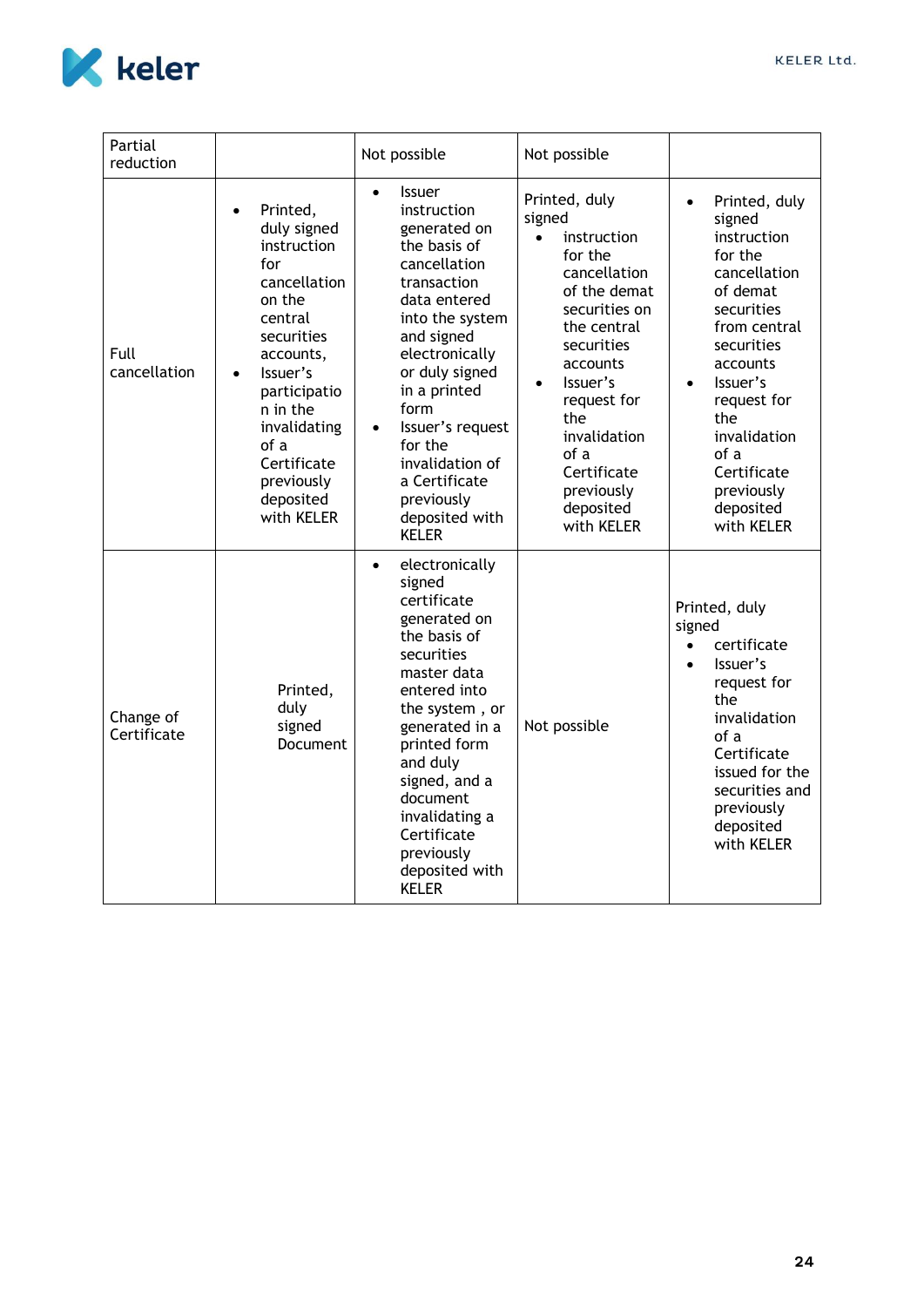

#### <span id="page-25-0"></span> $\mathbf{R}$ Cut-offs

KELER distinguishes cut-offs for the submission of documents to be provided in advance by securities type and demat event and the cut-off to receive the issuer instruction by the manner of execution of the demat event.

**T day:** Current day.

**M day:** The date of receipt of the order at KELER, the day when KELER receives the order.

**TR:** Planned date to register master data and transaction data.

**TD:** Planned date of the demat event, defined by the Issuer upon ordering the demat event.

**D day:** Actual value date of the execution of the demat event (date of account credit, cancellation, change of Certificate).

**Max. value date:** The thirtieth (30) day from KELER's processing, by which time the Issuer must execute the demat event. (TD  $\leq$  Max value date).

 $M+x$  day: business day  $X^{th}$  after the submission of the order.

**D-x day:** business day X<sup>th</sup> prior to the value date of the actual demat event.

- For orders started in the eDEMAT system, it is the day of receipt of the order by KELER, when the order is put into the 'to be processed by KELER' status.
- A demat event order initiated outside the eDEMAT system is considered "accepted" if the Issuer has submitted all mandatory documents. (Min. mandatory).
- The planned date of the demat event (TD) MAY NOT BE SOONER (past dated) than the date of submission of the order. (M<TD)
- Orders (M) may be submitted only for a demat event associated with cancellation due to maturity on T day so that its day is identical to D day. (M=T=D)
- The issuer may also define the value date (D) of the first issuance and top up of demat securities as a date other than the date of entry of the transaction data of the securities into the computer system (TR) but the value date cannot be sooner than the date of the entry of the data (TR<=D). The Issuer makes available the issuer instruction for KELER on that day. The data of the instruction are displayed in the systems for D day after processing.
- The Issuer may also define and announce the value date (D) of the demat event in advance, even without any consultation with KELER. Even in this case KELER requires that all necessary documents are submitted. In such cases the Issuer makes available the demat event order (M) and the related documents to KELER not later than TR-20business days .
- The number of business days between the date of submission of the order (M) and the planned date of master data entry (TR) determines whether [ordinary or urgent](#page-26-1) processing is requested on the basis of the order submitted by the Issuer.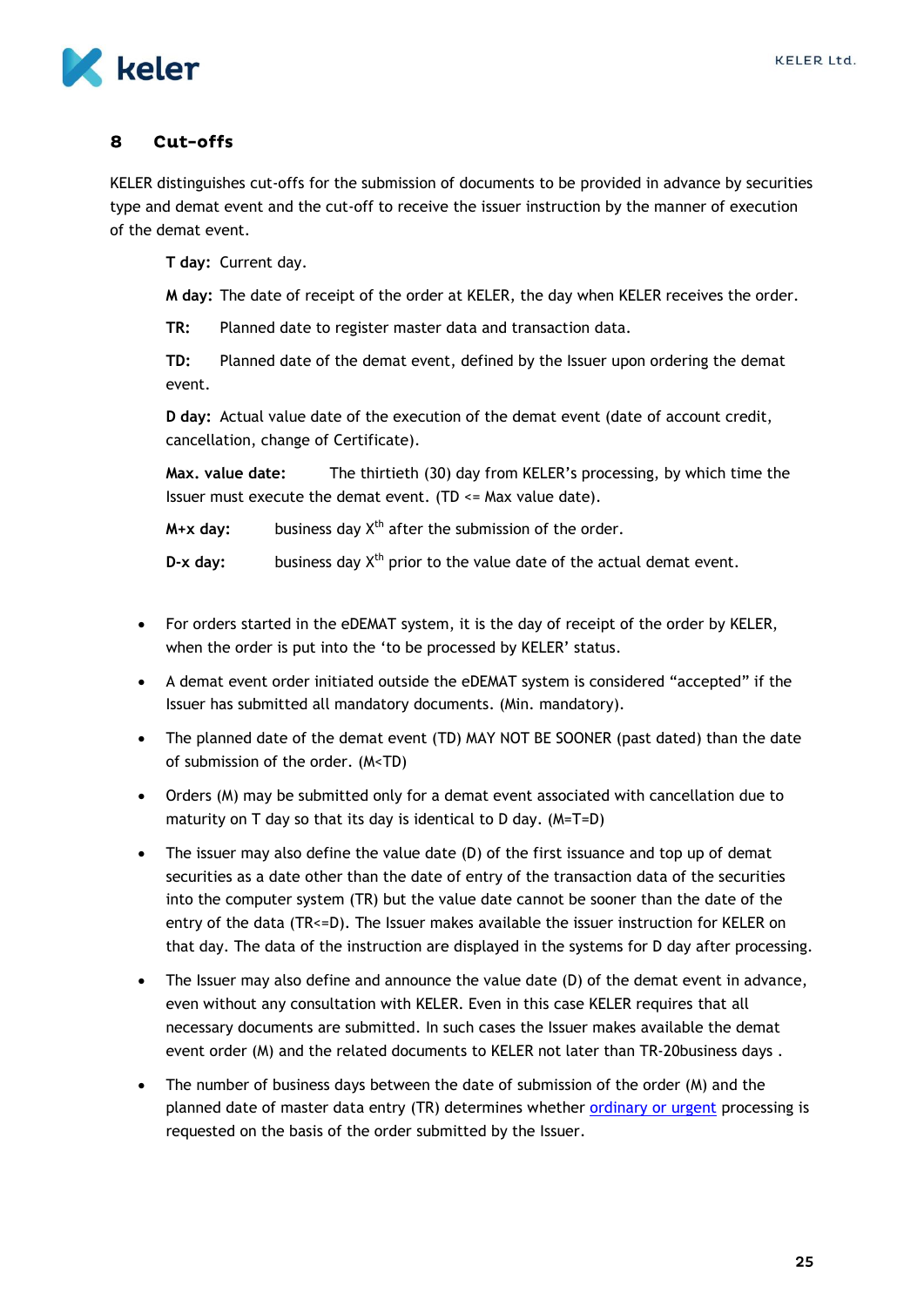

### <span id="page-26-0"></span>If a period shorter than stated in this Announcement is requested (urgent  $8.1$ processing), a higher demat fee must be paid in accordance with the rules detailed below:

- KELER requires that all the necessary documents in the specified format/with the specified contents are submitted even for urgent processing, and therefore it may happen that the Issuer cannot execute the demat event ordered with urgent processing on the originally planned date despite payment of the increased fee. For this reason, in the case of demat events ordered with urgent processing, the Issuer shall submit to KELER all the necessary documents in the first place, complying with the specified format and content requirements.
- The higher fee of the demat event ordered as urgent must be paid even if the Issuer cannot execute the demat event on the planned date.
- KELER does not accept orders for demat events scheduled for M and M+1 business day even if the higher fee is paid (except for cancellation due to maturity).
- KELER may modify a demat event ordered as "Ordinary" to a demat event with "Urgent" processing if the Issuer submits requested additional information in accordance with the rules stated below.

### <span id="page-26-1"></span> $8.2$ Rules on the acceptance of demat event orders relating to shares and investment units/provision of requested additional information:

|                                                                   | TR day may be planned by accepting the<br>payment of increased fee |              |              |              |       |       | <b>Ordinary fee</b> |
|-------------------------------------------------------------------|--------------------------------------------------------------------|--------------|--------------|--------------|-------|-------|---------------------|
| Date of order/supply of<br>requested additional<br>information    | $M+2$                                                              | $M+3$        | $M+4$        | $M+5$        | $M+6$ | $M+7$ | From $M+8$          |
| eDEMAT                                                            |                                                                    |              |              | $\checkmark$ | ✓     | ✓     | $\checkmark$        |
| With personal presence,<br>remotely controlled and<br>through KID |                                                                    | $\checkmark$ | $\checkmark$ | ✓            |       | ✓     | ✓                   |

### <span id="page-26-2"></span> $8.3$ Rules on the acceptance of demat event orders relating to debt securities/provision of requested additional information:

|                                                                   |       | TR day may be planned by accepting<br>the payment of increased fee * | <b>Ordinary fee</b> |
|-------------------------------------------------------------------|-------|----------------------------------------------------------------------|---------------------|
| Date of order/supply of<br>requested additional<br>information    | $M+2$ | $M+3$                                                                | From $M+4$          |
| eDEMAT                                                            |       |                                                                      |                     |
| With personal presence,<br>remotely controlled and<br>through KID |       |                                                                      |                     |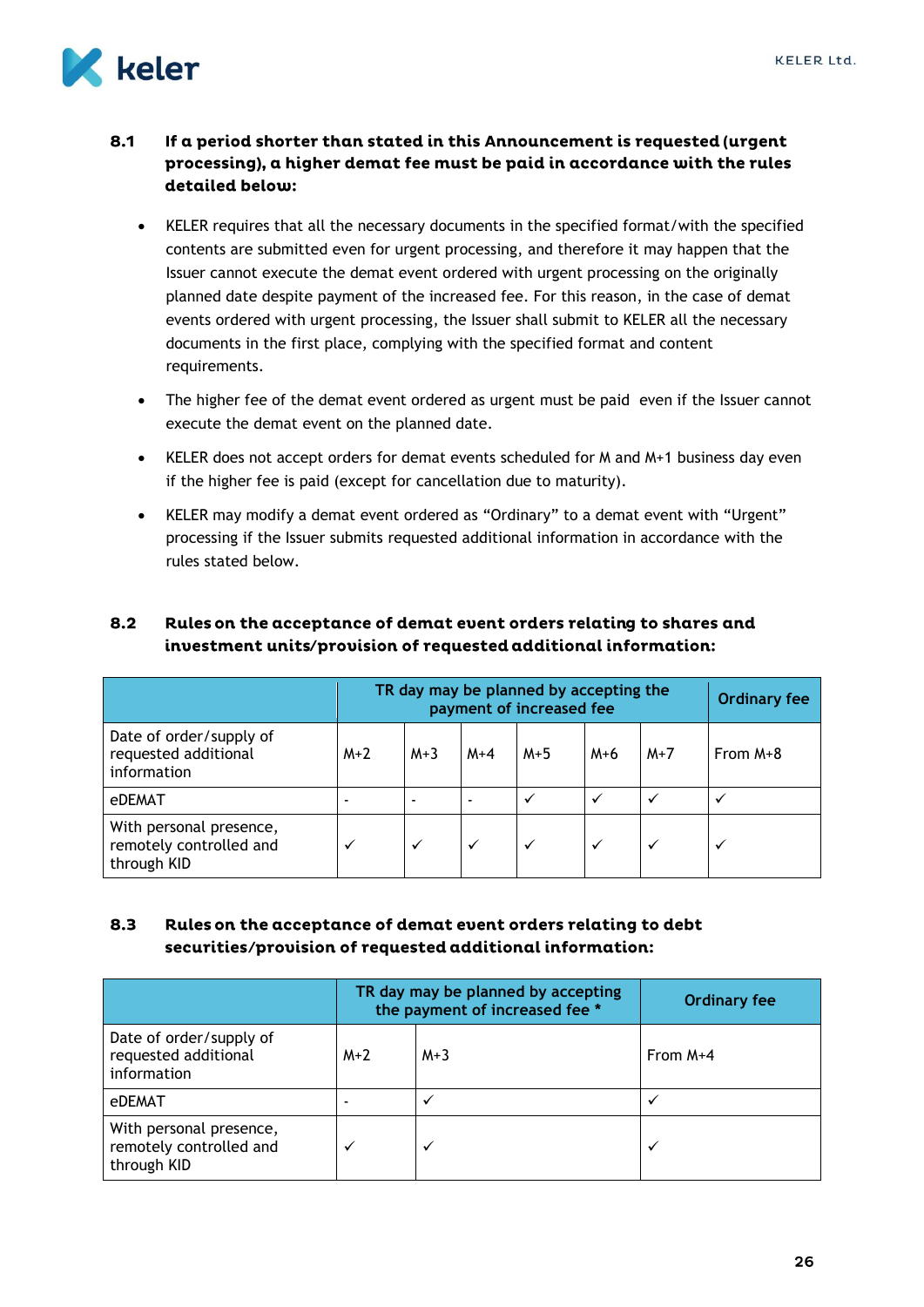

- $\bullet$  In the case of cancellation due to expiry, the demat event order date  $(M)$  may be the same as the expiry date (LT) and value date of the cancellation (D). If the maturity date is not a business day, then the business day rule related to the series must be applied.
- If the Issuer did NOT order a demat event as urgent but fulfilled all the requirements prior to the planned date stated upon ordering the event, the Issuer may pay the ordinary fee and execute the demat event and within the period that applies to urgent orders.

#### <span id="page-27-0"></span>8.4 Supply of requested additional information

KELER checks the documents submitted to it. If the submitted documents

- o are not complete,
- $\circ$  or are not in the required format,
- $\circ$  or do not contain the required information,
- $\circ$  or, in the case of events ordered in eDEMAT, the documents were not uploaded for the correct document type,

KELER returns the process to the Issuer to supply additional information. If the order was initiated on a printed order form, KELER notifies the contact person indicated therein via email, while in the case of orders placed in eDEMAT, KELER returns the process to the Issuer with the status of 'Addition information to be supplied' or with a remark made on the Message Board. The Issuer must provide the required documents within 30 days. By 12:00 on the planned value date specified in the order, KELER accept only the MNB-PST decision, the subscription result and, in the case of debt securities, the "Issuer's declaration on the fulfilment of the obligation" document if the Issuer intends to execute the event as a demat event with same day value. If the Issuer submits the additional information after 12:00 on the planned value date, KELER accepts it only as a demat event for next day value, irrespective of whether or not the Issuer ordered the demat event as urgent.

If the Issuer does not supply the additional information within 30 days, KELER calls it to supply the additional documents in an official letter. If the Issuer does not provide the information, i.e. it does not give order on the first issuance or cancellation of the securities series to be issued as demat securities, KELER proceeds in compliance with Section 3.3.2 of the [General Business Rules](https://english.keler.hu/Key%20documents/Regulatory%20documents/General%20Business%20Rules/) (hereinafter: GBR).

#### <span id="page-27-1"></span> $8.5$ Intra-day cut-offs

In the case of demat events executed with personal involvement by the Issuer, KELER consults with the Issuer on the exact time of the entry of the transaction data into the system. KELER executes events with personal involvement by the Issuer between 9:00 and 16:00 on business days.

If the value date of a demat event to be executed through the KID system is T day, the Issuer shall submit to KELER the documents of the issuer instruction required in a printed format by no later than 16:00. The Issuer must enter the transaction data into the KID system by 17:30. If the Issuer does not supply the printed documents by 16:00, KELER does not guarantee the success of the demat event relating to T day. If the Issuer does not enter the transaction data into the KID system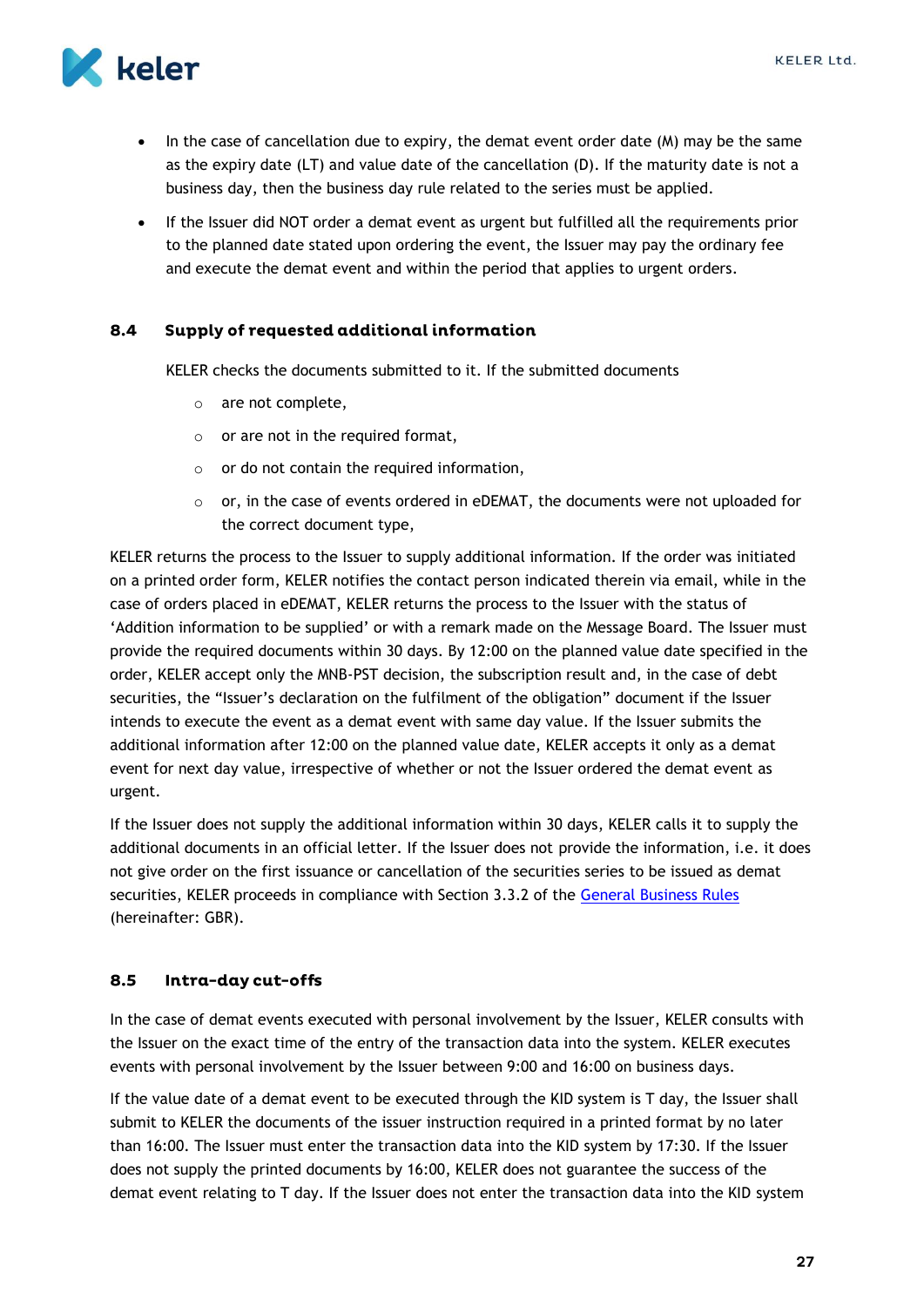

by 17:30, the particular demat event may only be executed on the subsequent business day if all conditions of the demat event have been fulfilled for that day.

The demat securities management module of the KID system is available on business days between 8:00 and 17:30.

If the value date of a remotely controlled demat event is defined as T day, the Issuer makes available the documents of the issuer instruction to KELER by not later than 16:00.

- If the documents of the issuer instruction for cancellation are received by KELER after 16:00, the demat event shall be executed on the subsequent day (T+1 day) even if the date stated on the instruction is T day.
- If the documents of the issuer instruction for the change of Certificate are received after 16:00, KELER rejects to execute the event due to the inadequate value date of the new Certificate and returns all documents to the Issuer.

All functions of the eDEMAT system are available on business days between 8:00 and 20:00. The administrators involved in the processing of demat events maintain contact with the Issuer through the Message Board associated with the demat event on business days between 9:00 and 17:00.

Cancellation demat events due to maturity may be ordered (together with the related documents) by 14:00 on T day (the system does not automatically reject the submission of an order).

When the Issuer defines the value date of the demat event as  $T$  day  $(T=D)$ , then the documents of the issuer instruction must be made available to KELER by not later than 16:00. KELER cannot undertake to successfully execute the event on T day if documents are received late or, the uploaded documents are incomplete or contain errors. After the failure the Issuer must repeatedly submit or upload into the eDEMAT system the documents of the issuer instruction by no later than the Max. value date. Following the Max. value date the Issuer cancels the ordered demat event which was not completed in eDEMAT, without which it cannot start a new order for the same securities series. KELER transfers back the fee paid in relation to the demat event to the account number specified.

#### <span id="page-28-0"></span>**Invalidation of the Certificate**  $\mathbf{9}$

If there is any change in the data of the demat securities series (top up, partial reduction, change of certificate), KELER invalidates the Certificate issued earlier for the demat securities series and deposited with KELER, which will be replaced by a new Certificate deposited by the Issuer for the full securities series. When a demat securities series ceases to exist, KELER also invalidates the Certificate of the series simultaneously with cancellation on the central securities accounts based on the Issuer's instruction.

The Issuer may request a photocopy of the invalidated Certificate that was previously deposited with KELER in a printed form in relation to the demat event, the fee of which is stated in Section VI/2.1 of the Fee Schedule.

In the case of demat events executed in eDEMAT, the Issuer may view the invalidated Certificate.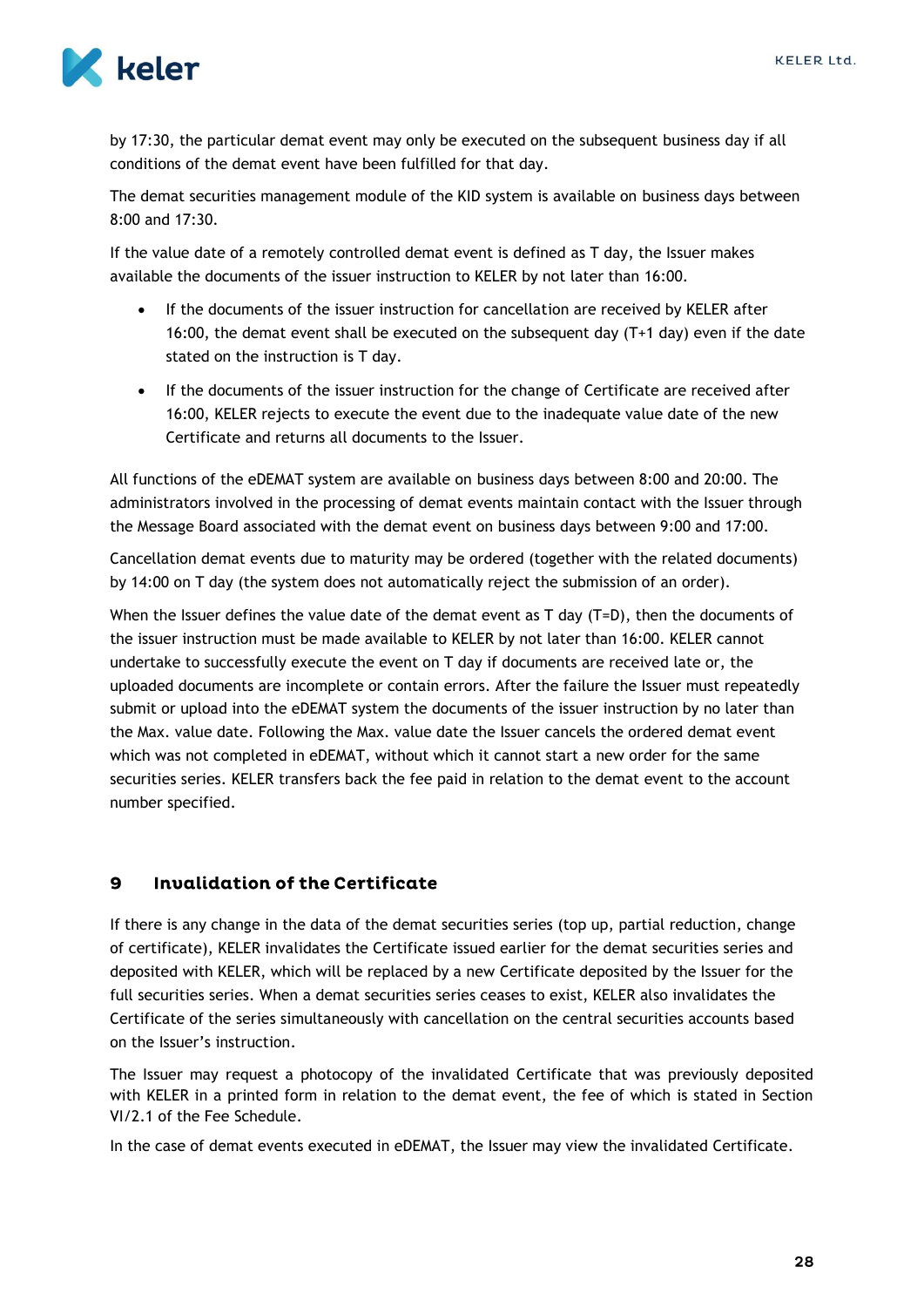

#### <span id="page-29-0"></span>10 **Fee payment**

The fees of KELER's services related to demat securities are included in the effective Fee Schedule. KELER issues the invoice in a printed form or as an e-invoice, as specified by the fee payer. The cost of execution of the demat event may be paid not only by the Issuer but also by an investor, a securities holder, an authorised agent or a liquidator (hereinafter: Fee Payer).

- The Issuer pays the demat event fee prior to the execution of a demat event with personal presence or controlled remotely. Simultaneously with the submission of the documents to be made available for the order in advance, the Issuer certifies the fee payment with a copy of the bank transfer order. KELER issues an advance invoice for the pre-paid fee and settles it with a final invoice simultaneously with the performance of the service. Payment by transfer must be made into the following bank account of KELER: **14400018-09600102**. If the Issuer does not wish to pay the service fee prior to the demat event, other authorized individuals may also pay it with bank card, through a POS terminal when attending the demat event. KELER does not execute the demat event when fee payment fails or is not certified. The Issuer must certify in advance the payment of the higher fee of demat events ordered as urgent .
- The fees of the demat events of the current month started through the KID system are included in the settlement invoice of KELER issued in the subsequent month. The higher fee payment obligation of urgent orders also applies to demat events started through the KID system.
- In the case of demat events started in the eDEMAT system,
	- $\circ$  when the Issuer uploads all documents to be made available in advance in eDEMAT
		- and submits the issuer instruction in an electronic form, the fees and charges stated in Section VI/17-19 of the [Fee Schedule](https://english.keler.hu/Key%20documents/Regulatory%20documents/Fee%20Schedules/) apply,
		- if the documents were made available in a printed format, the fees and charges stated in Section VI/20-22 of the Fee Schedule apply.
	- $\circ$  If the Issuer is unable to upload all required documents in eDEMAT (when even one document must be provided by KELER) and completes the execution with an electronic or a printed certificate, the fees and charges listed in Section VI/26-28 of the Fee Schedule apply.

The fee of the service initiated in eDEMAT is indicated on the basis of the data of the order in accordance with the effective Fee Schedule and cannot be changed in the interfaces of external contracted service providing banks.

KELER issues invoices for the service fees based on the invoicing data provided and the invoicing format requested (printed or e-invoice) by the fee payer.

If the date of the demat event to be executed with the physical involvement of the Issuer is cancelled within 3 days, and the event does not take place, KELER shall still charge the fee established for the demat event (first issuance, top up, cancellation).